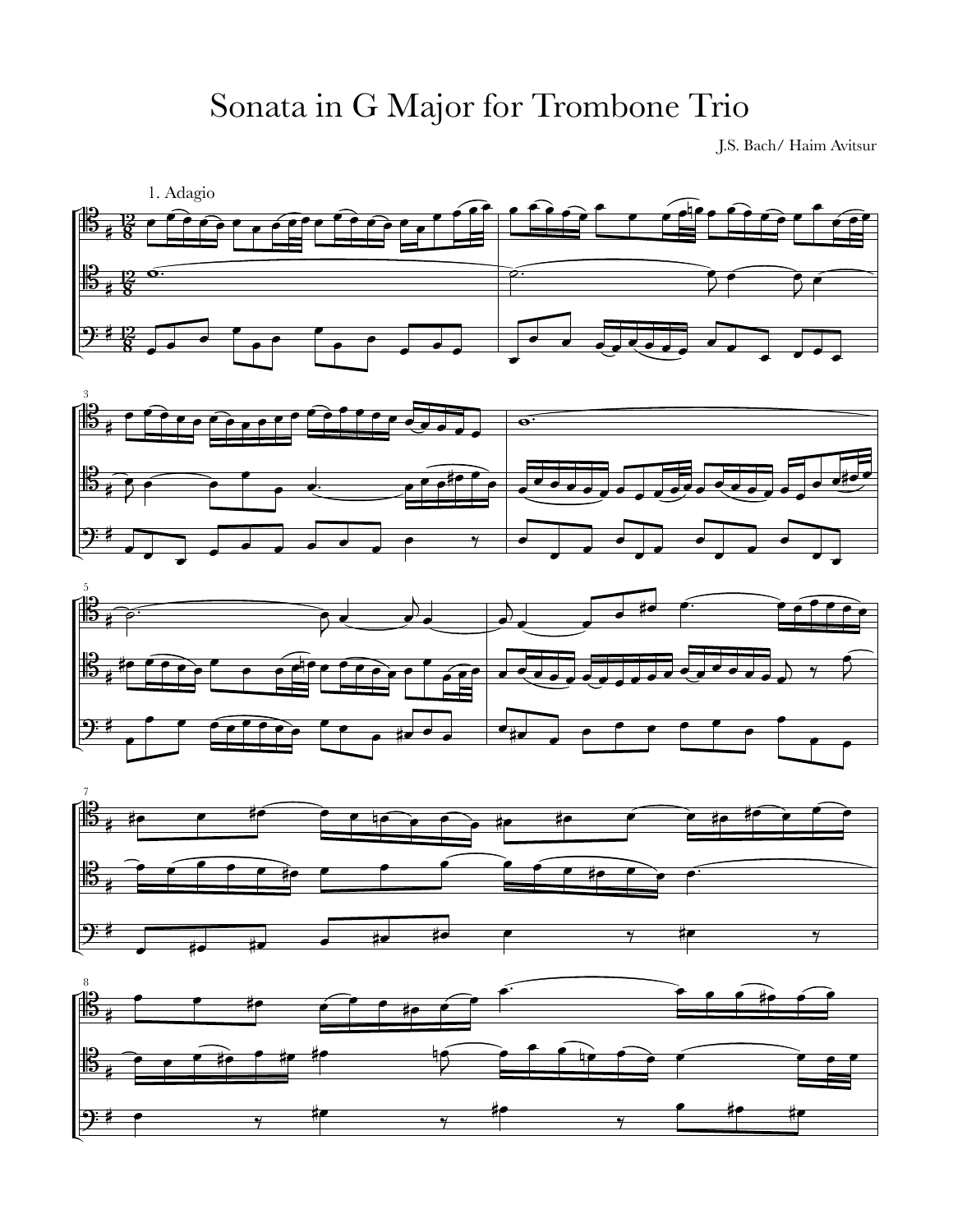







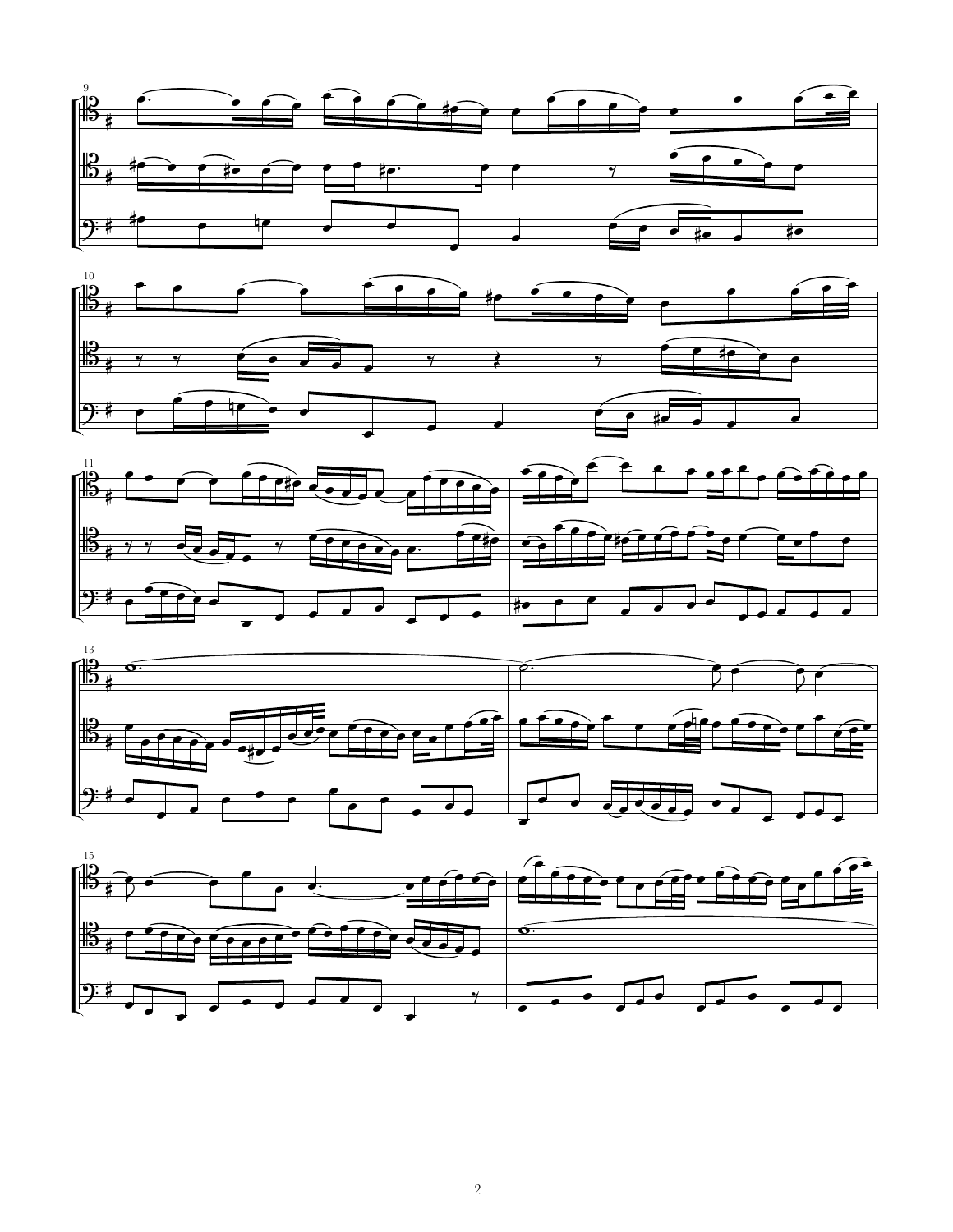







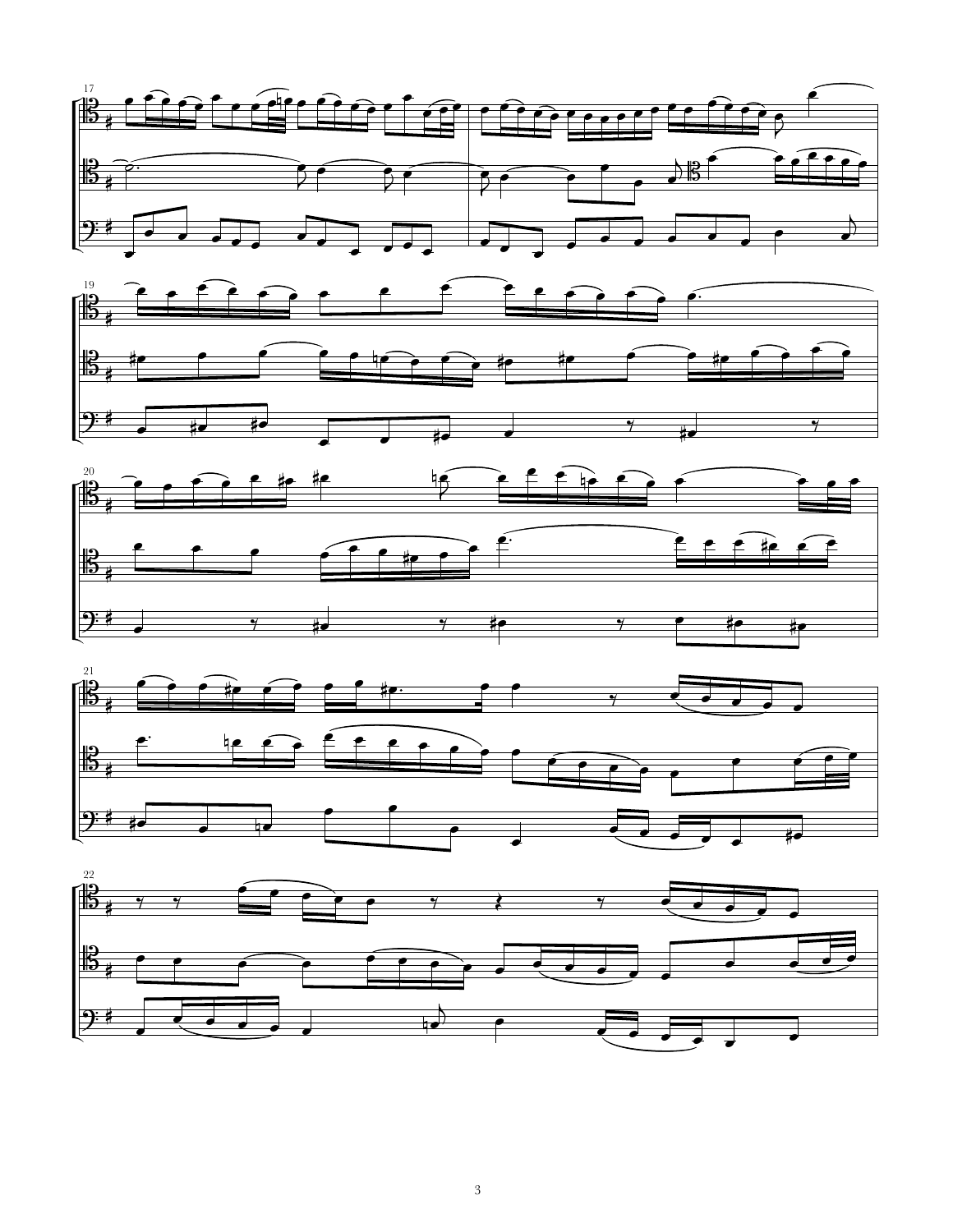







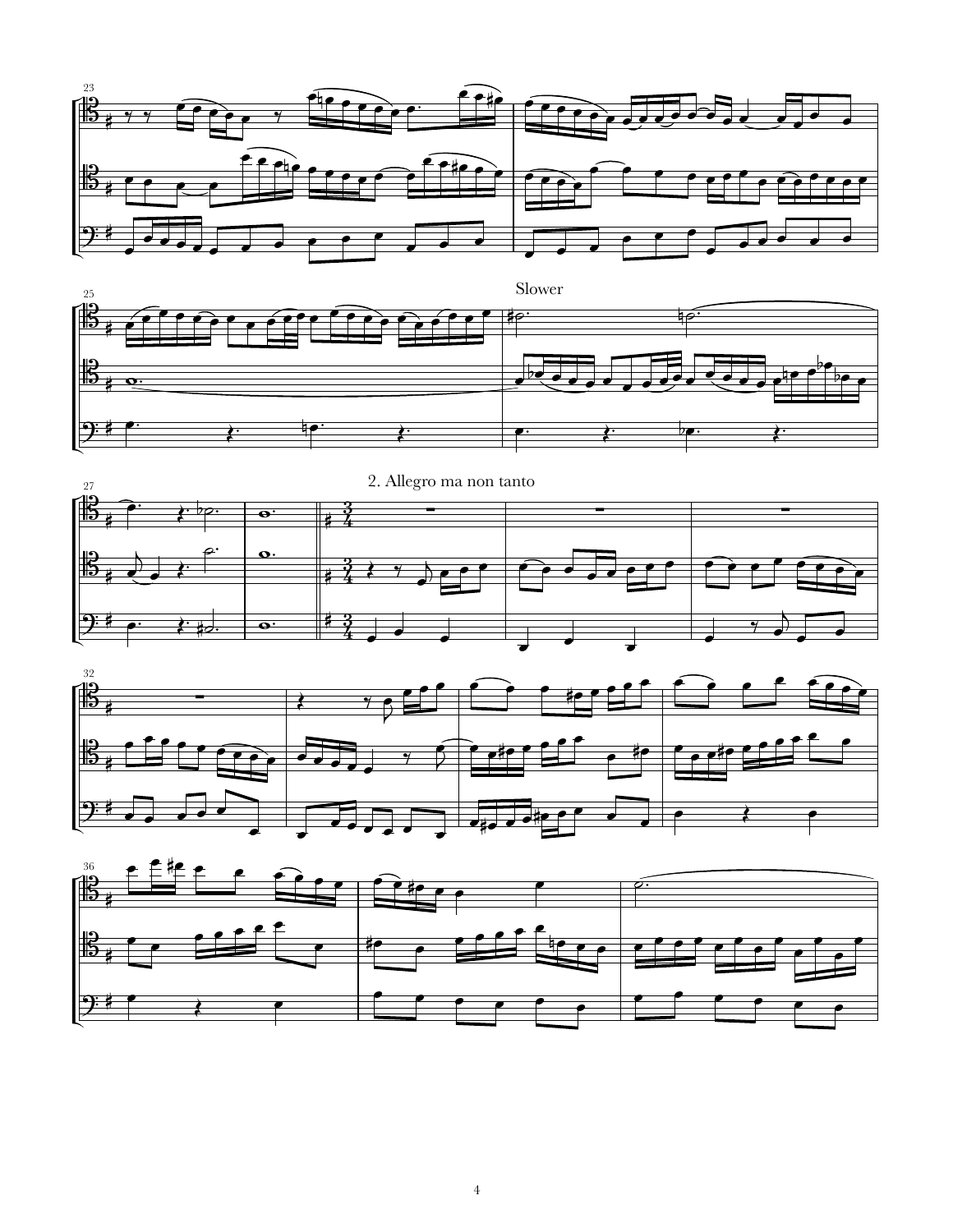







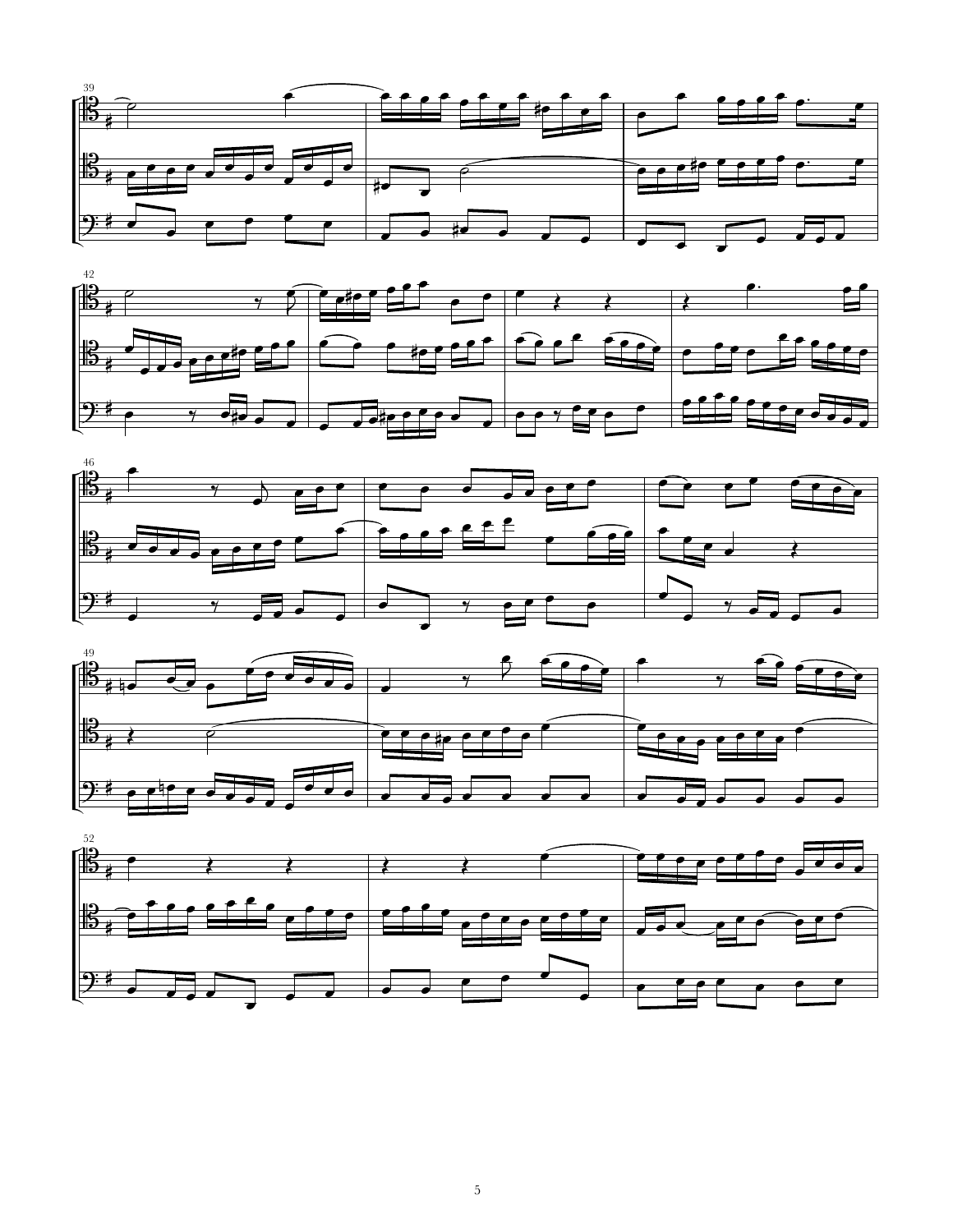







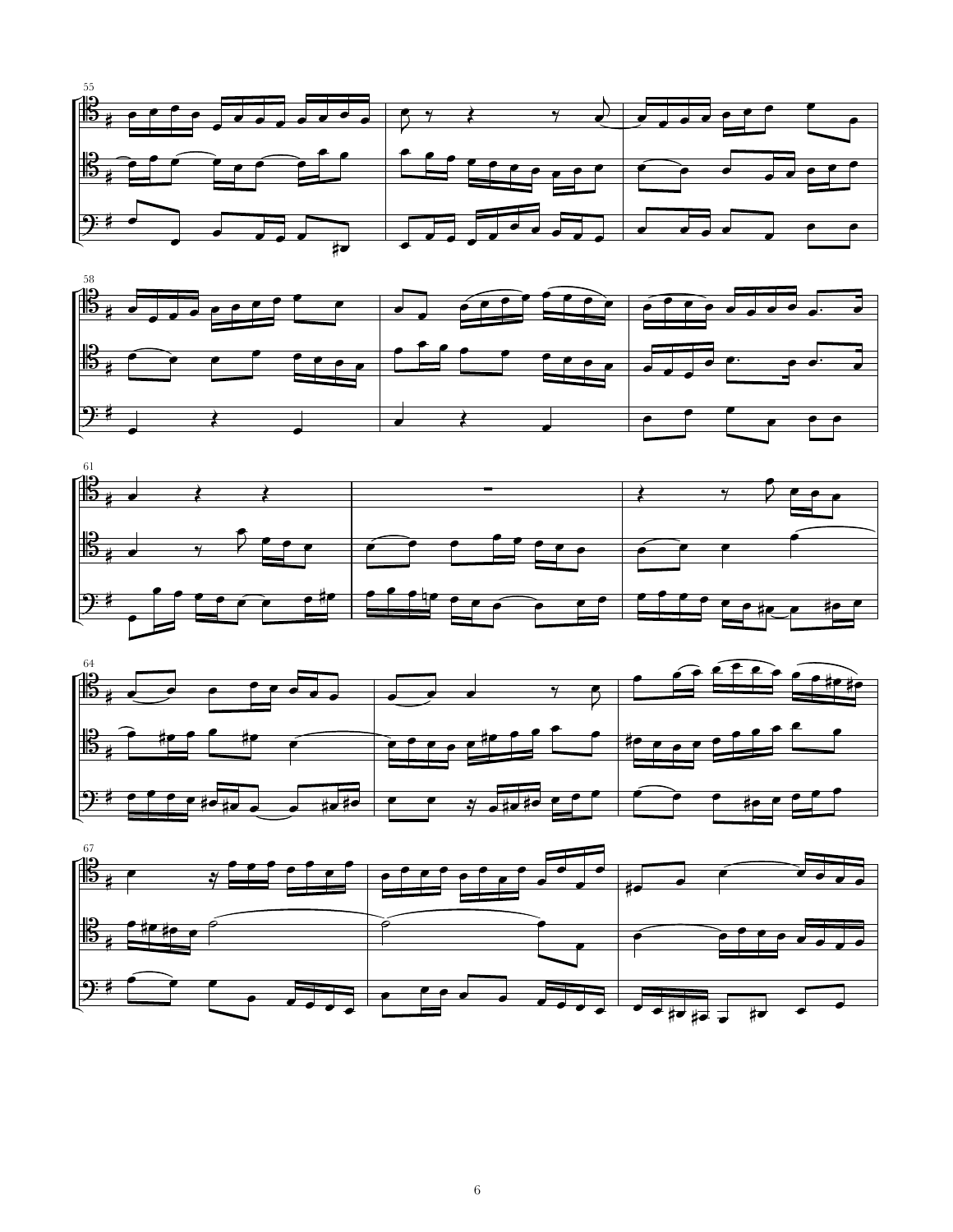







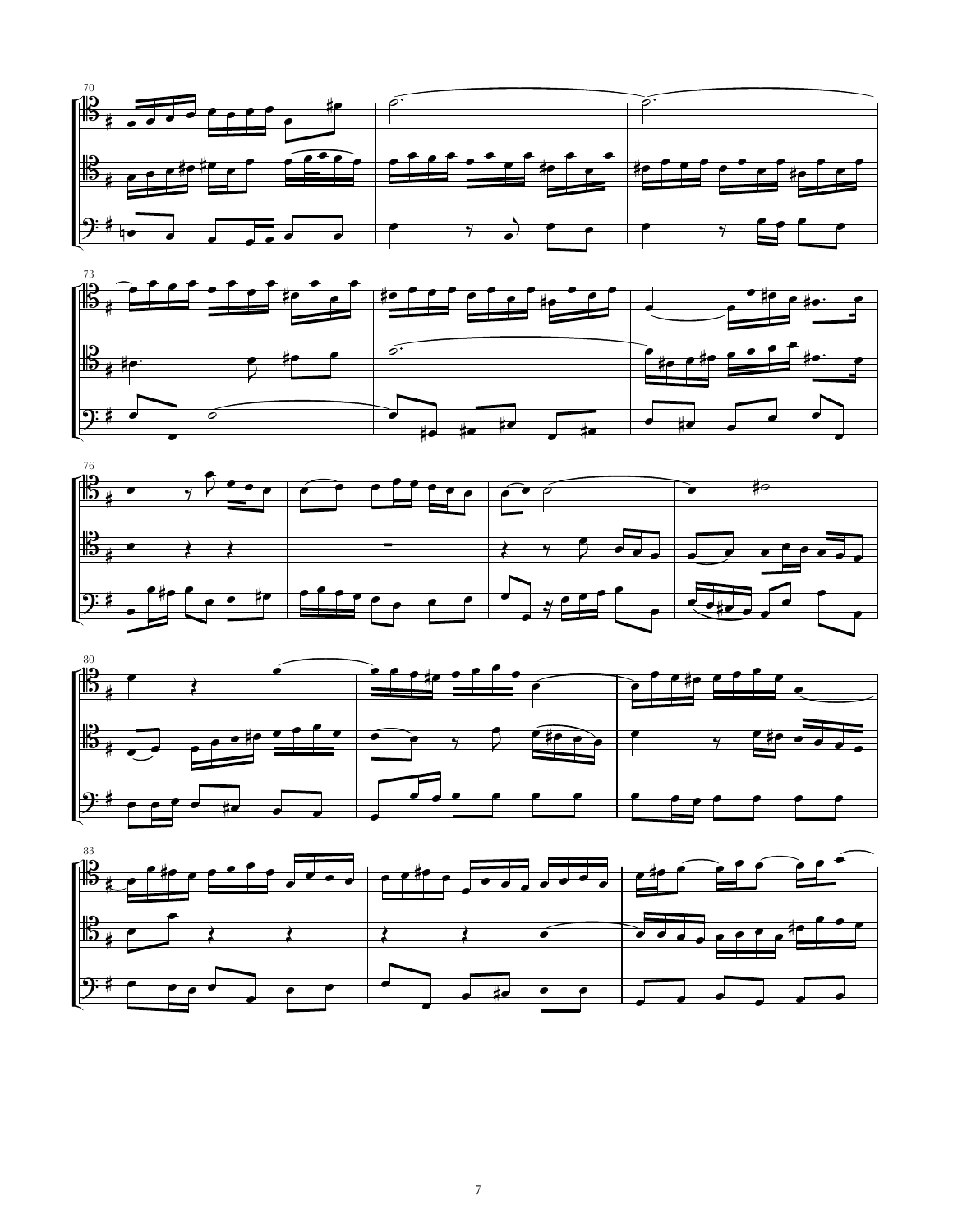







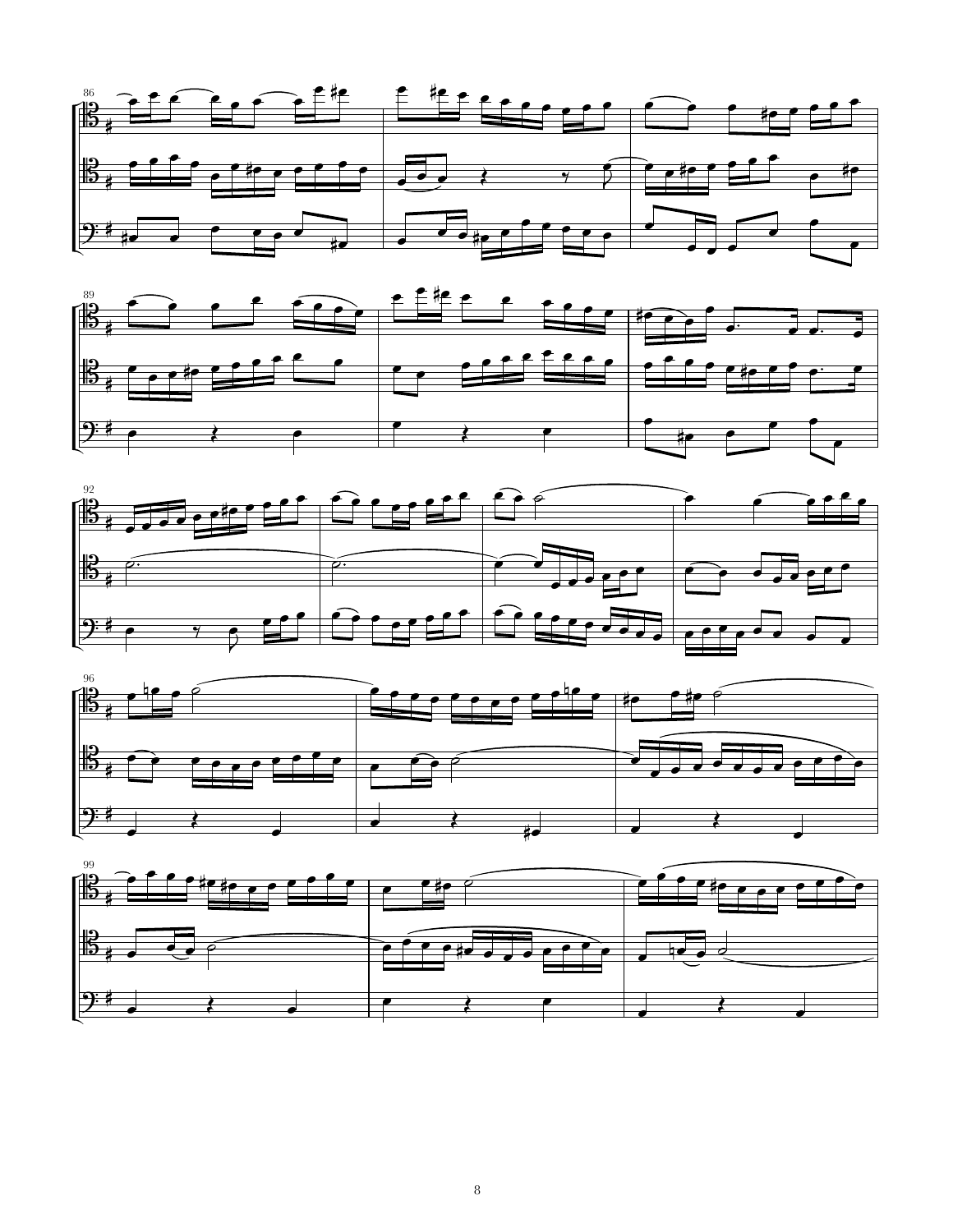









 $\boldsymbol{9}$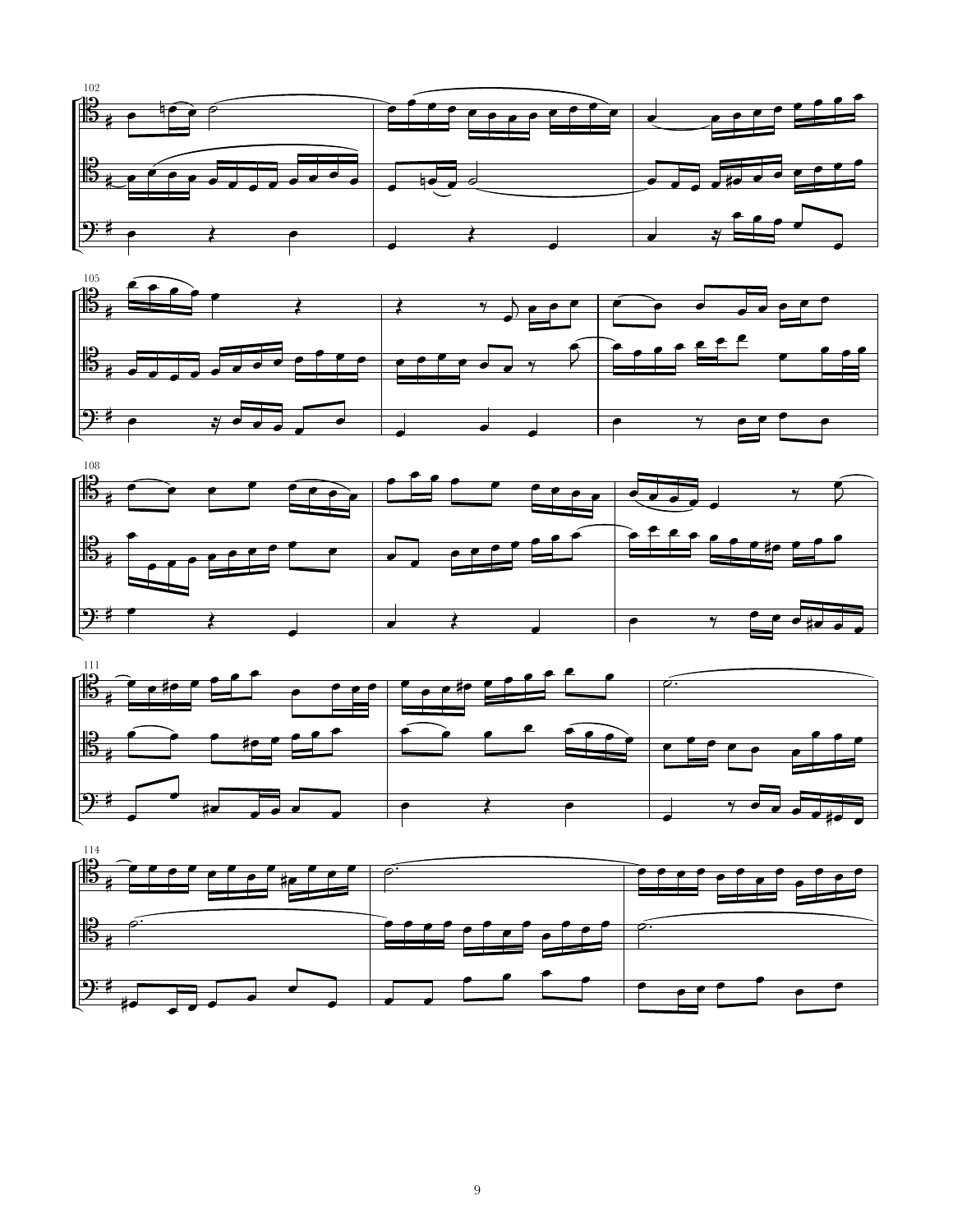







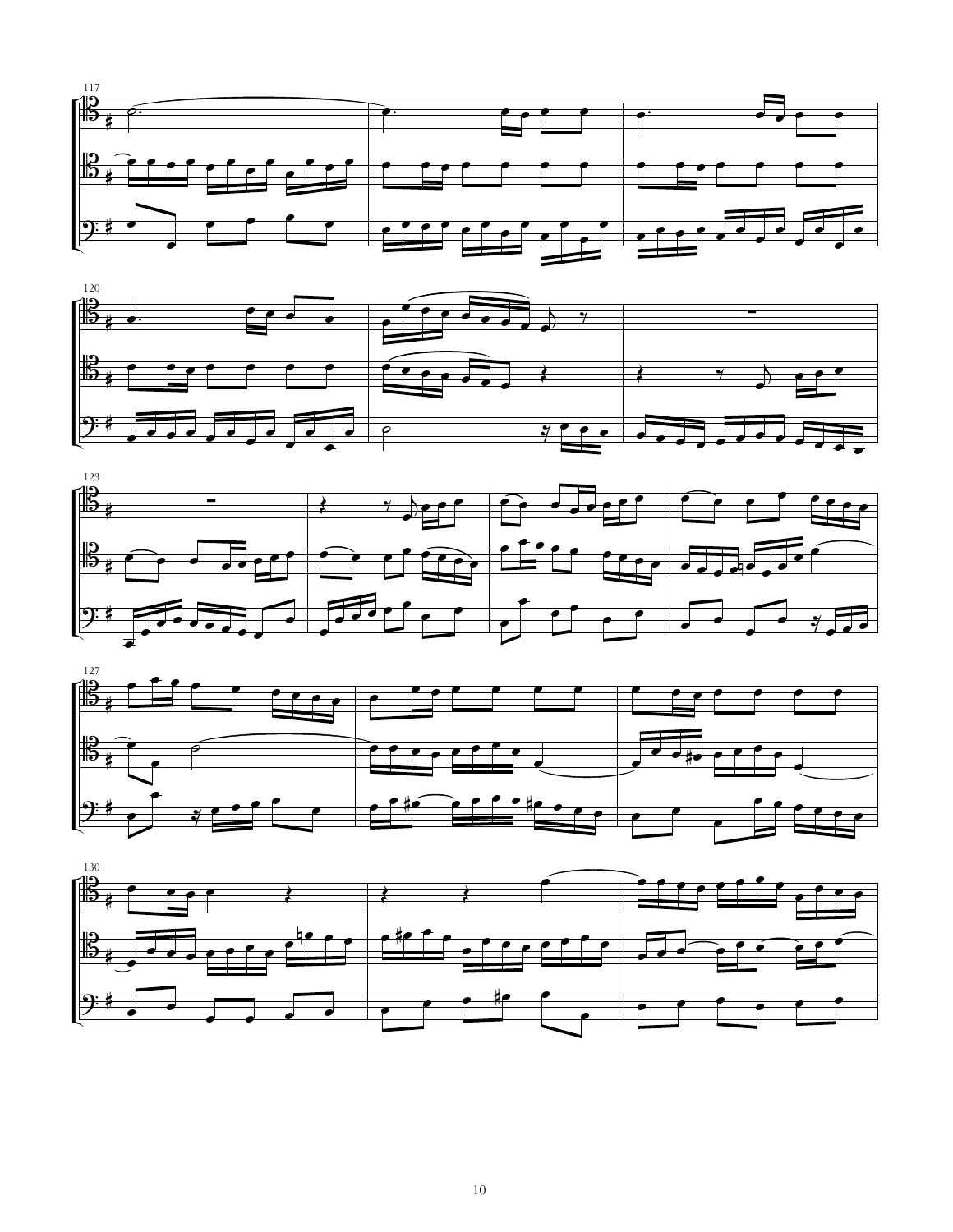







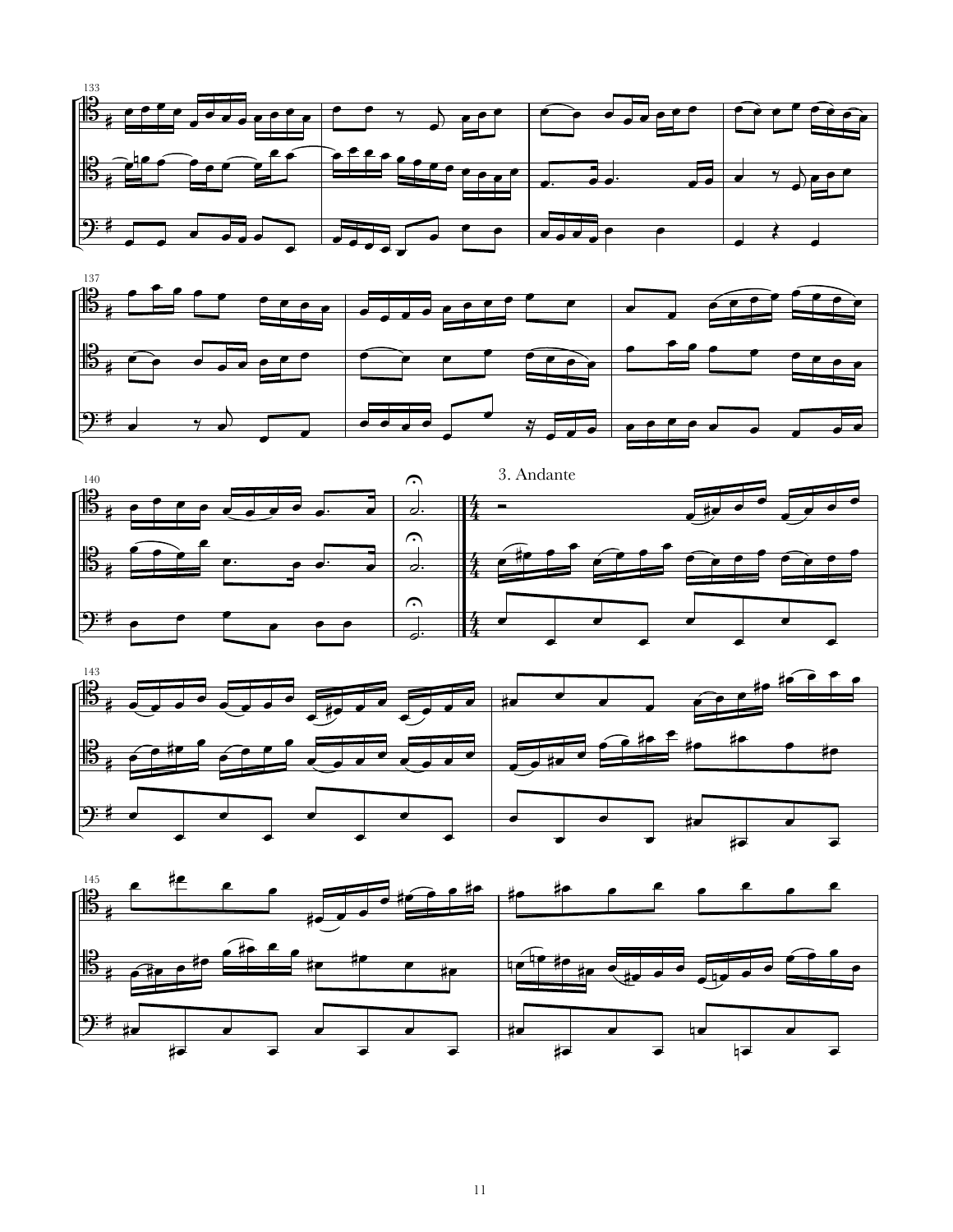







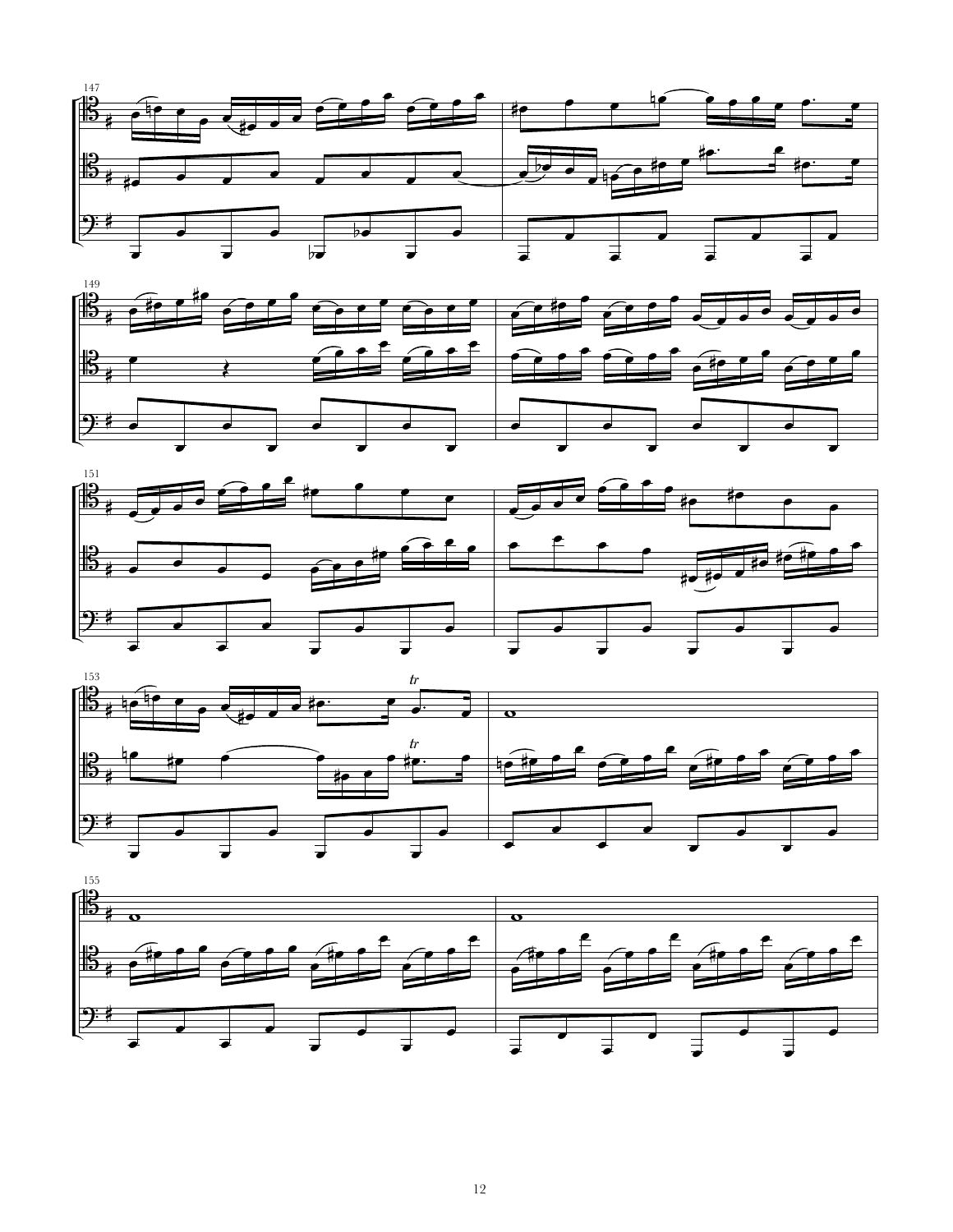









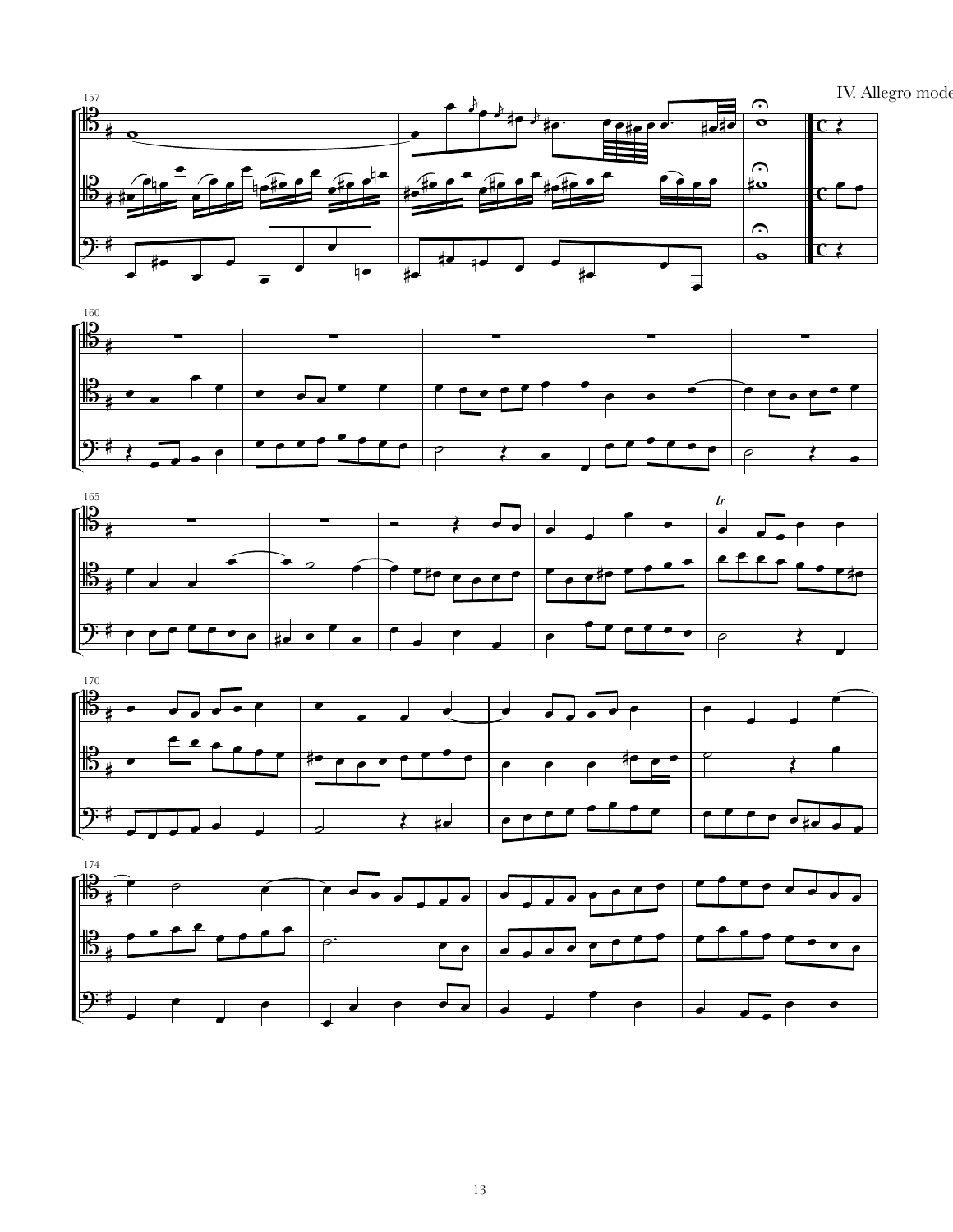







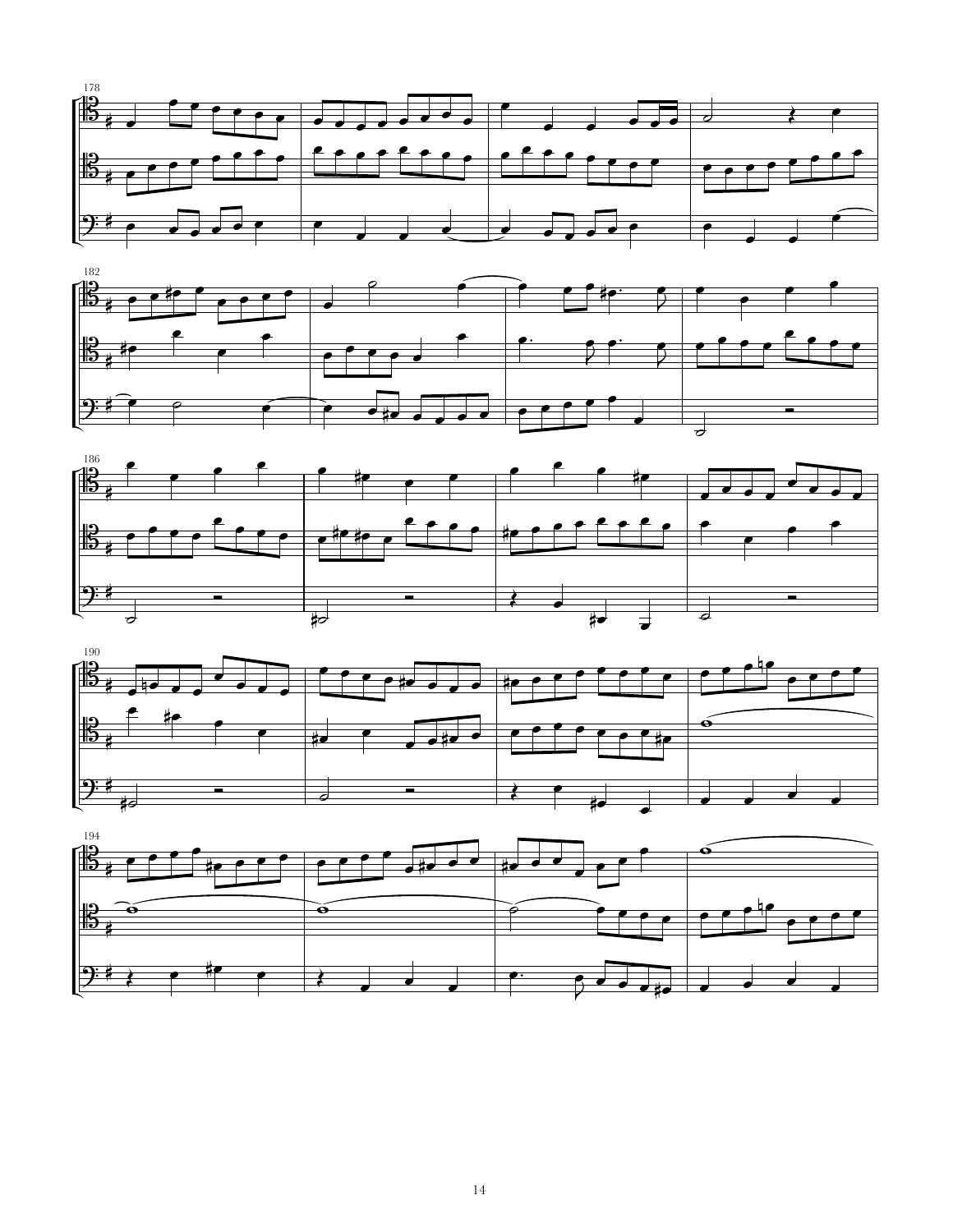







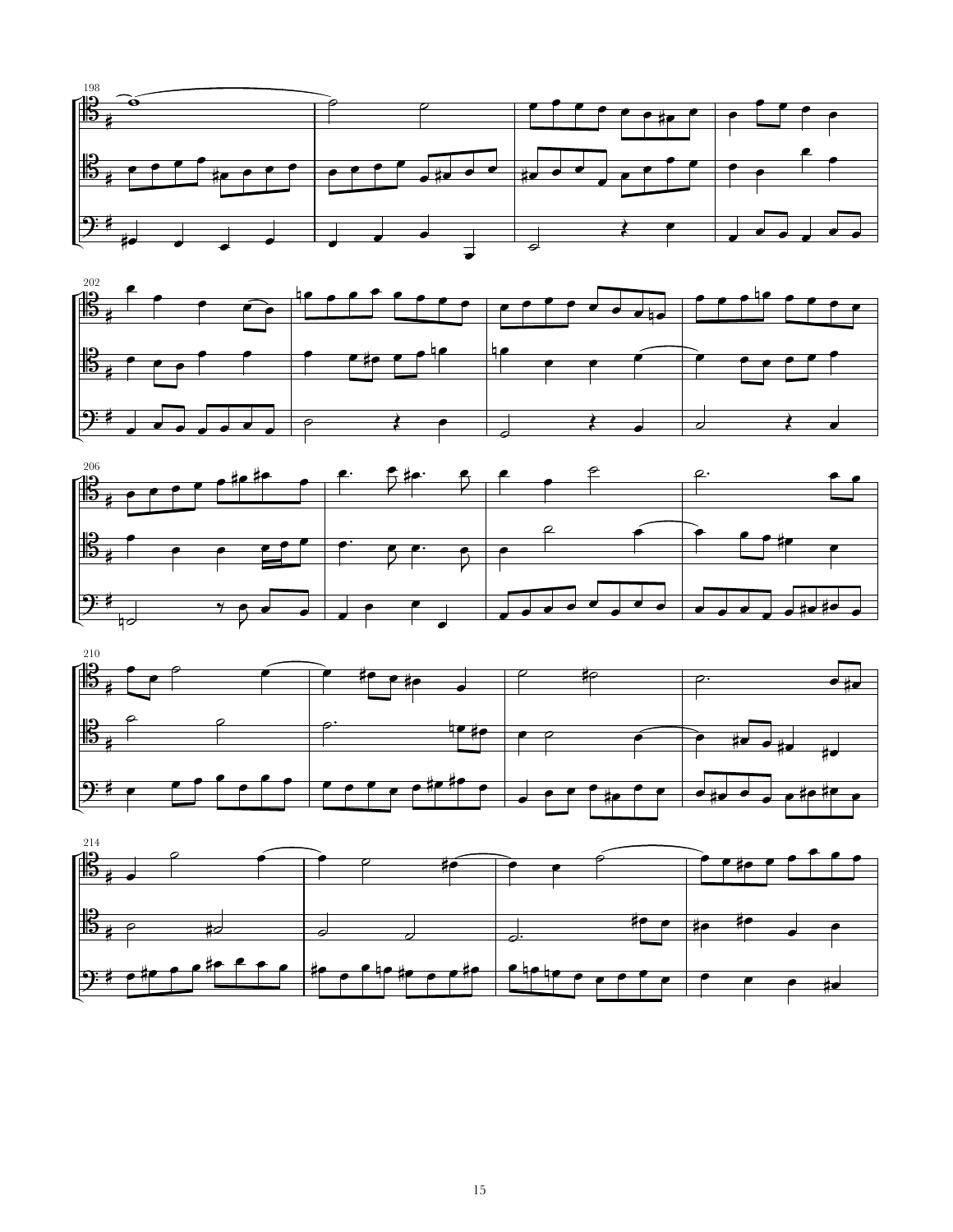







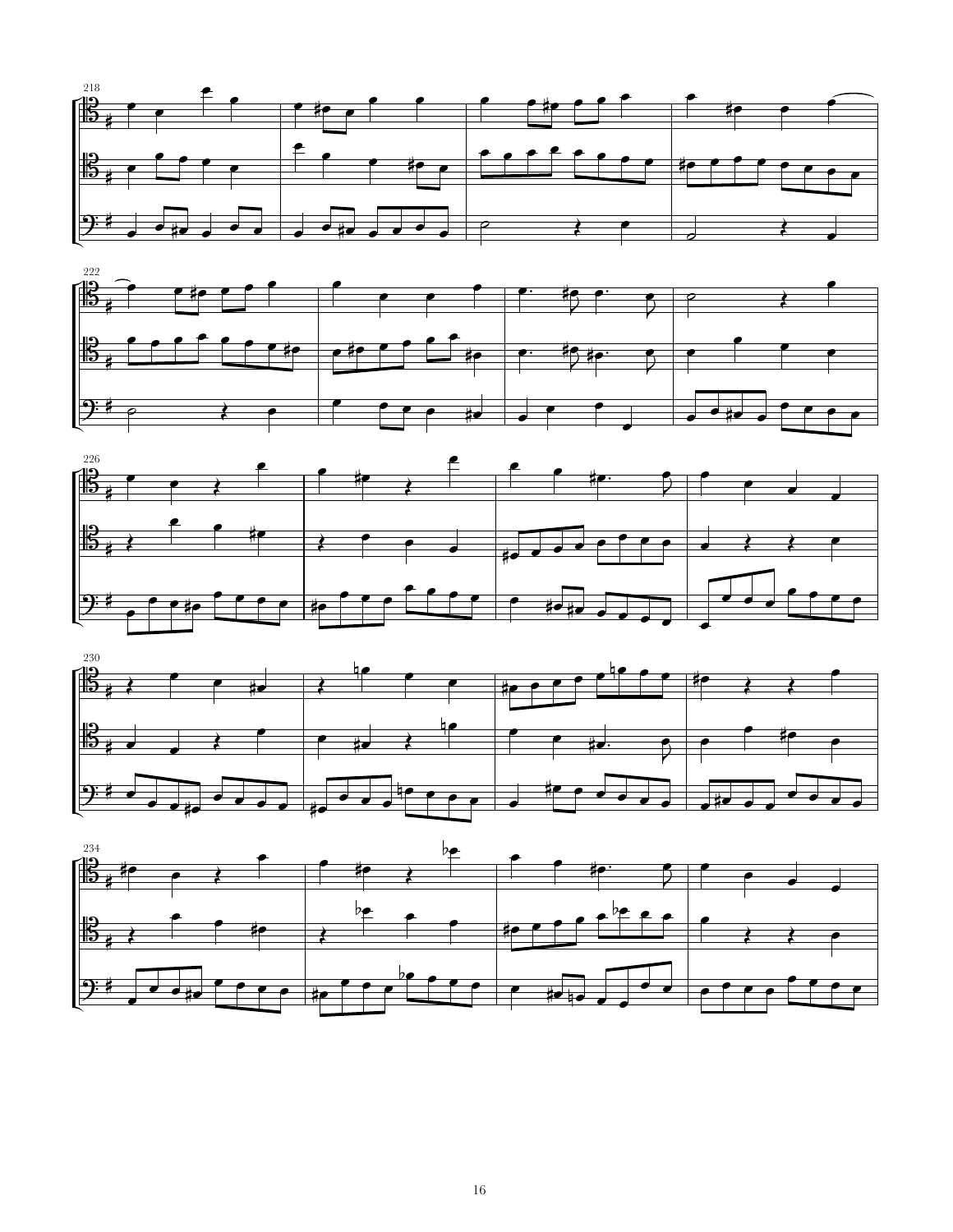







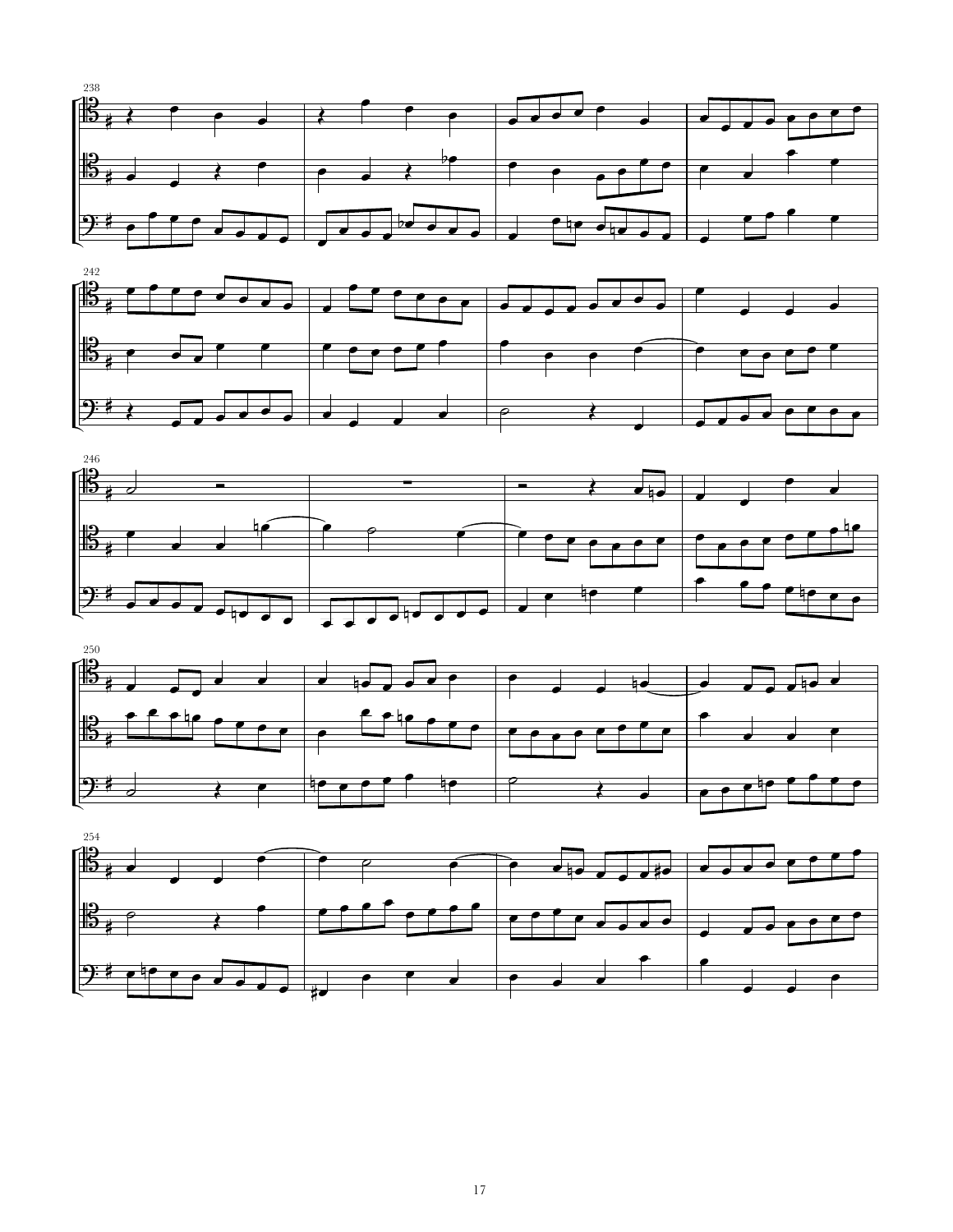







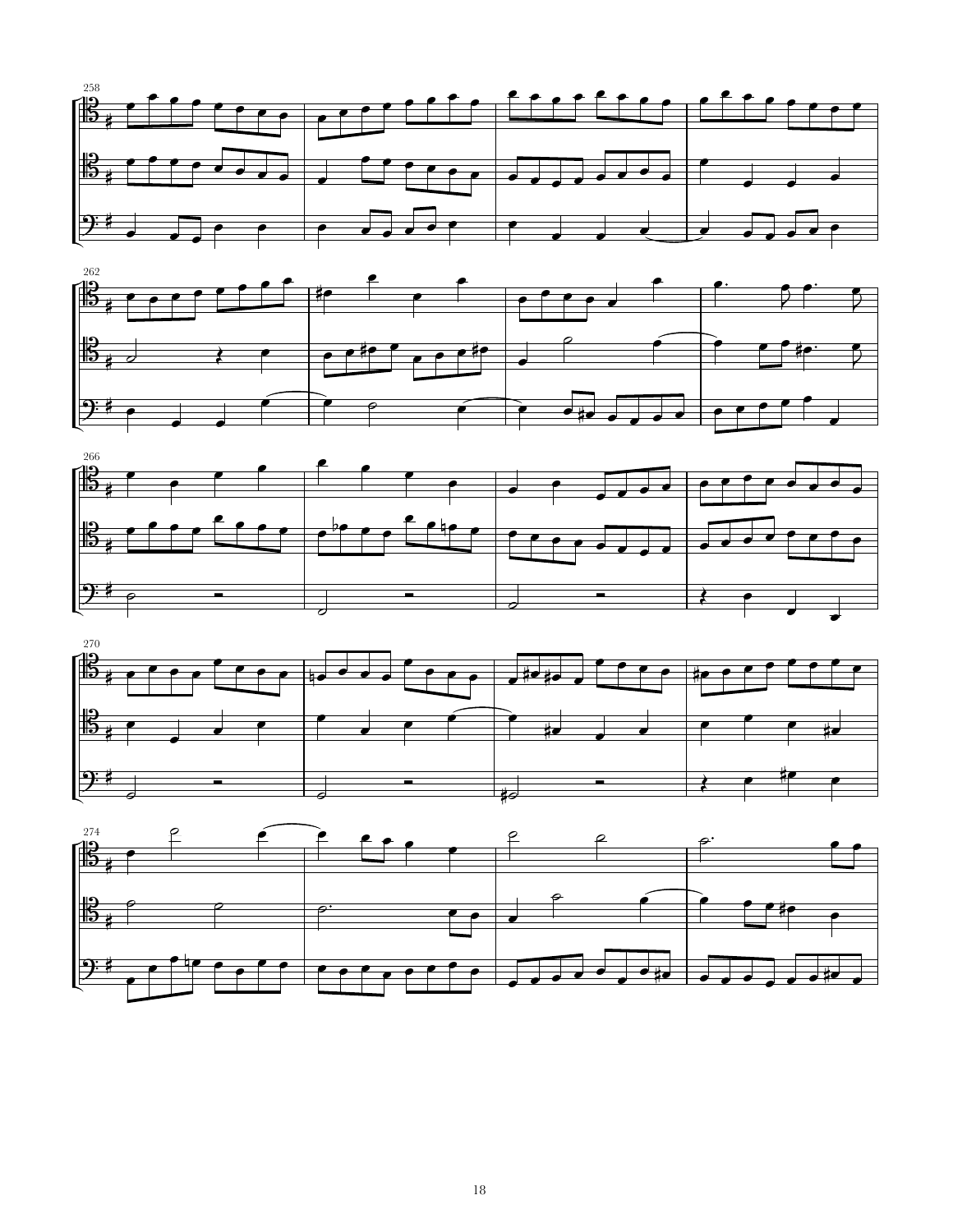





![](_page_18_Figure_3.jpeg)

![](_page_18_Figure_4.jpeg)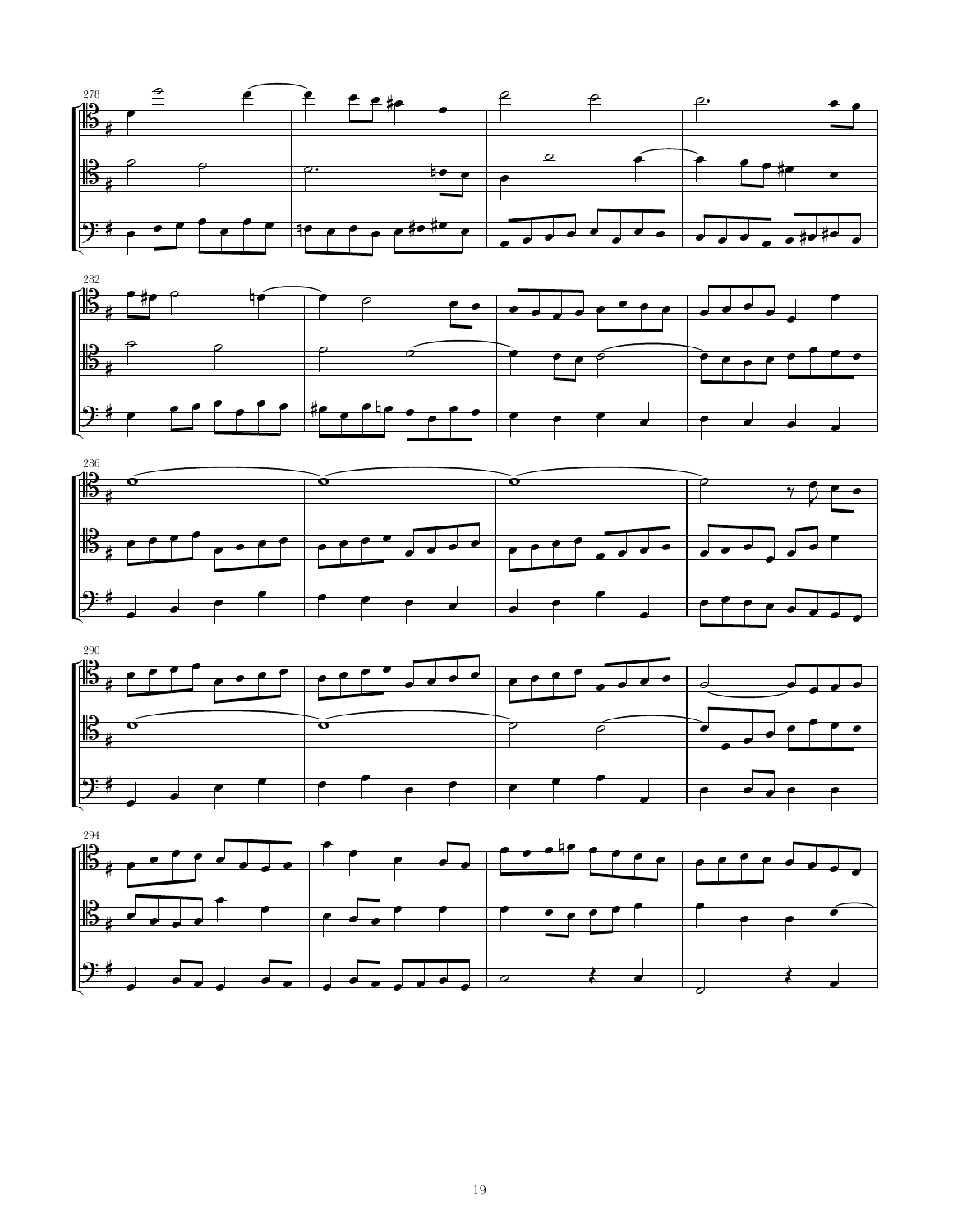![](_page_19_Figure_0.jpeg)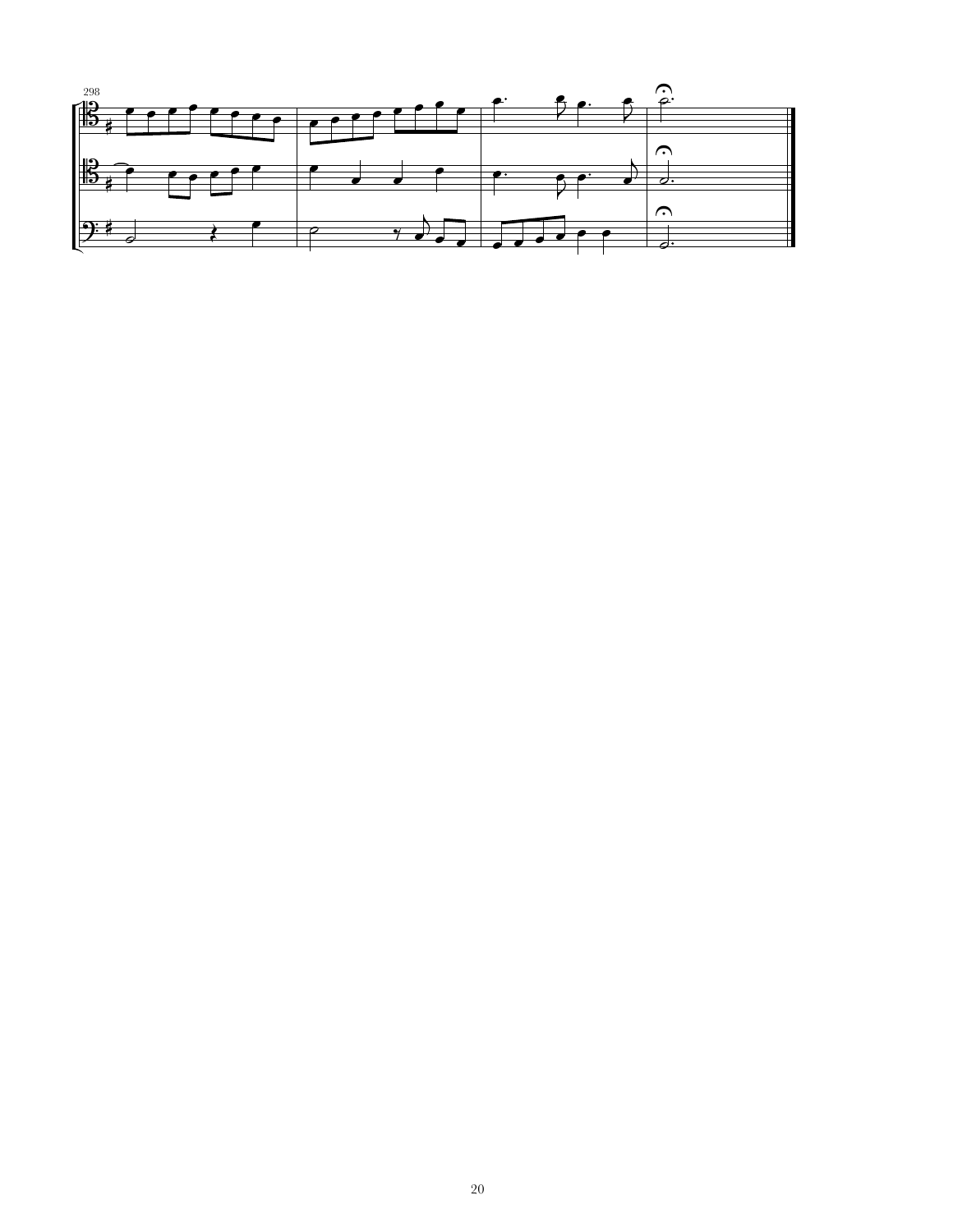Trombone 1

Sonata in G Major for Trombone Trio

J.S. Bach/ Haim Avitsur

![](_page_20_Figure_3.jpeg)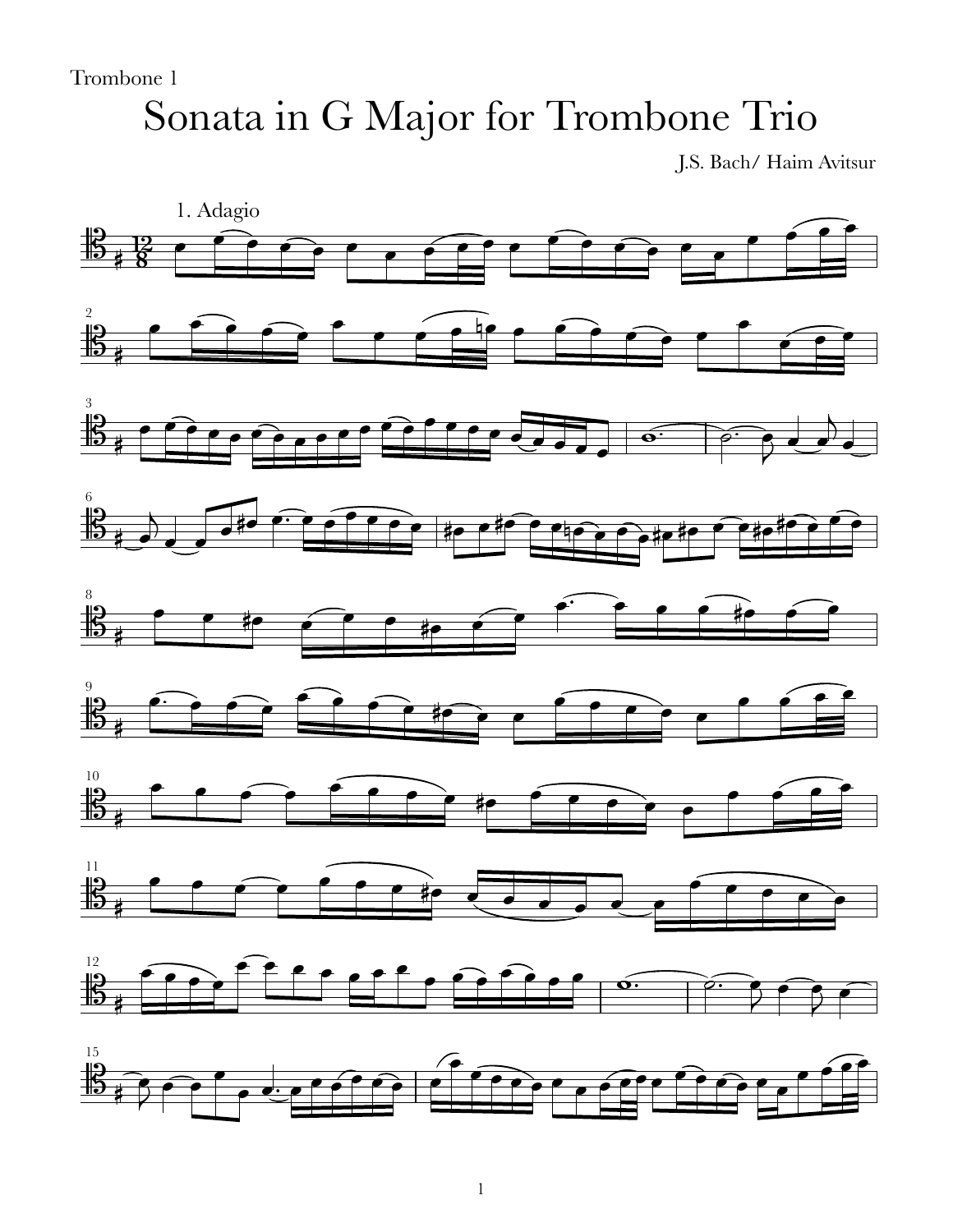![](_page_21_Figure_0.jpeg)

![](_page_21_Figure_1.jpeg)

![](_page_21_Figure_2.jpeg)

![](_page_21_Figure_3.jpeg)

![](_page_21_Figure_4.jpeg)

![](_page_21_Figure_5.jpeg)

![](_page_21_Figure_6.jpeg)

![](_page_21_Figure_7.jpeg)

![](_page_21_Figure_8.jpeg)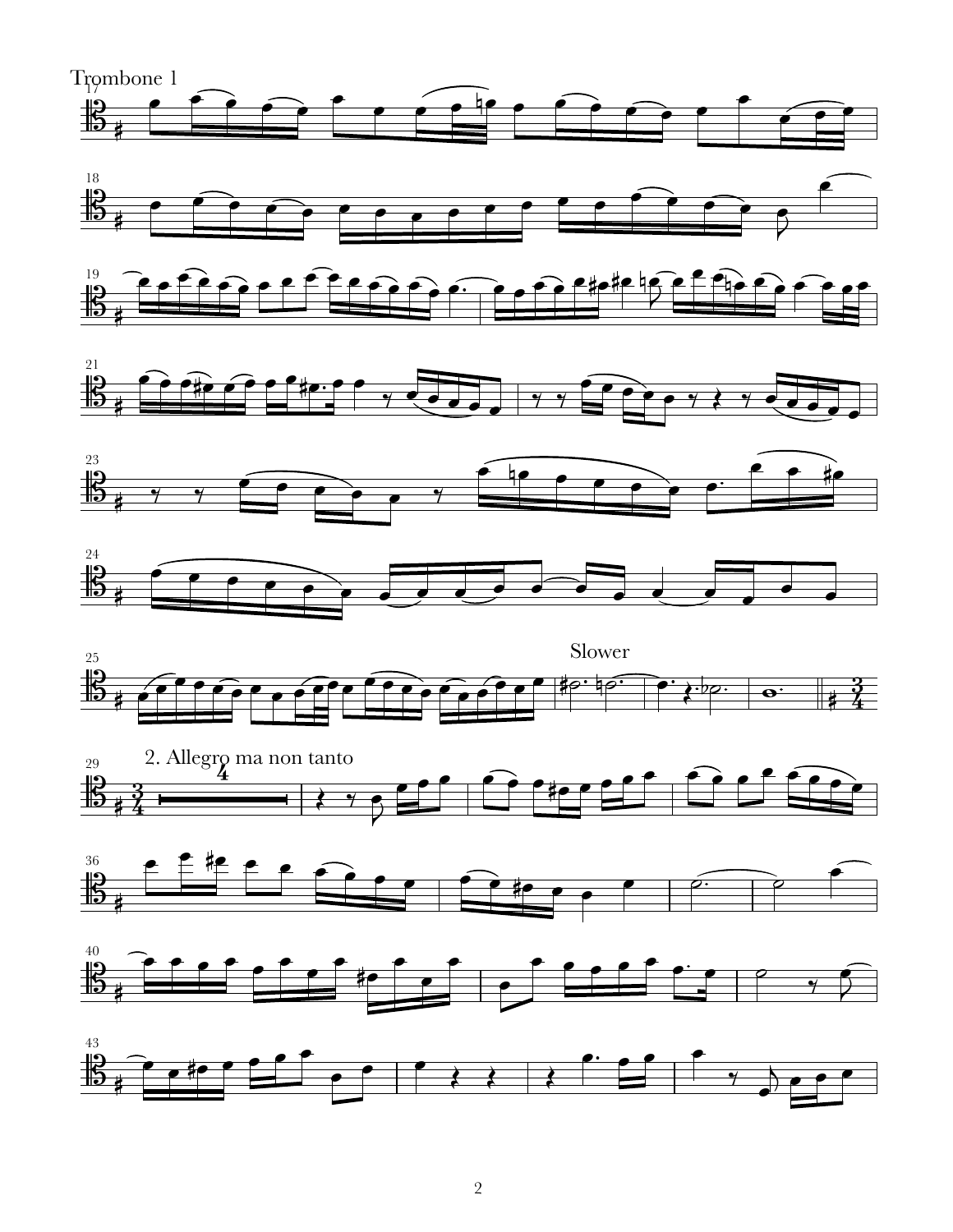![](_page_22_Figure_0.jpeg)

![](_page_22_Figure_1.jpeg)

![](_page_22_Figure_2.jpeg)

![](_page_22_Figure_3.jpeg)

![](_page_22_Figure_4.jpeg)

![](_page_22_Figure_5.jpeg)

![](_page_22_Figure_6.jpeg)

![](_page_22_Figure_7.jpeg)

![](_page_22_Figure_8.jpeg)

![](_page_22_Figure_9.jpeg)

![](_page_22_Figure_10.jpeg)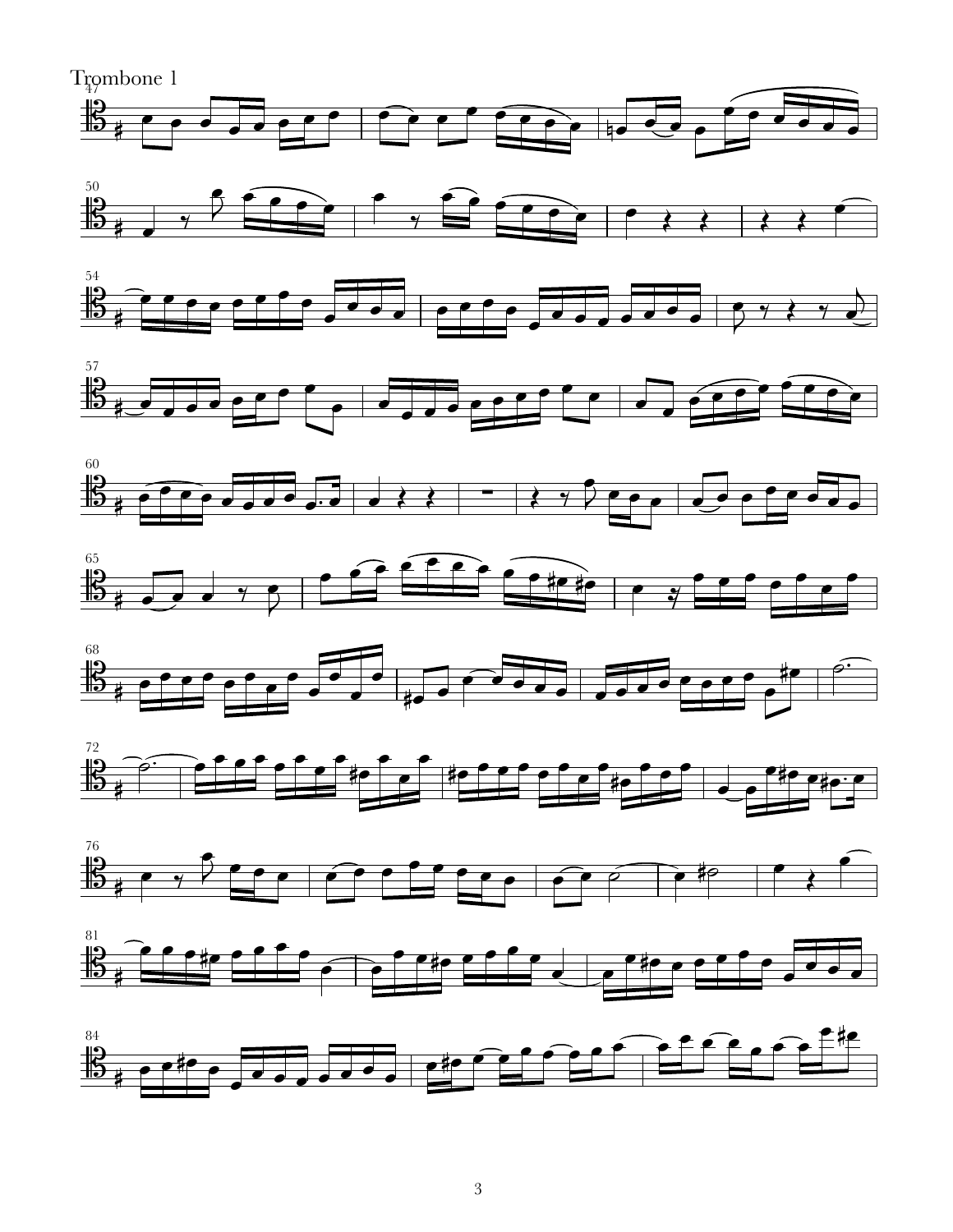![](_page_23_Figure_0.jpeg)

![](_page_23_Figure_1.jpeg)

![](_page_23_Figure_2.jpeg)

![](_page_23_Figure_3.jpeg)

![](_page_23_Figure_4.jpeg)

![](_page_23_Figure_5.jpeg)

![](_page_23_Figure_6.jpeg)

![](_page_23_Figure_7.jpeg)

![](_page_23_Figure_8.jpeg)

![](_page_23_Figure_9.jpeg)

![](_page_23_Figure_10.jpeg)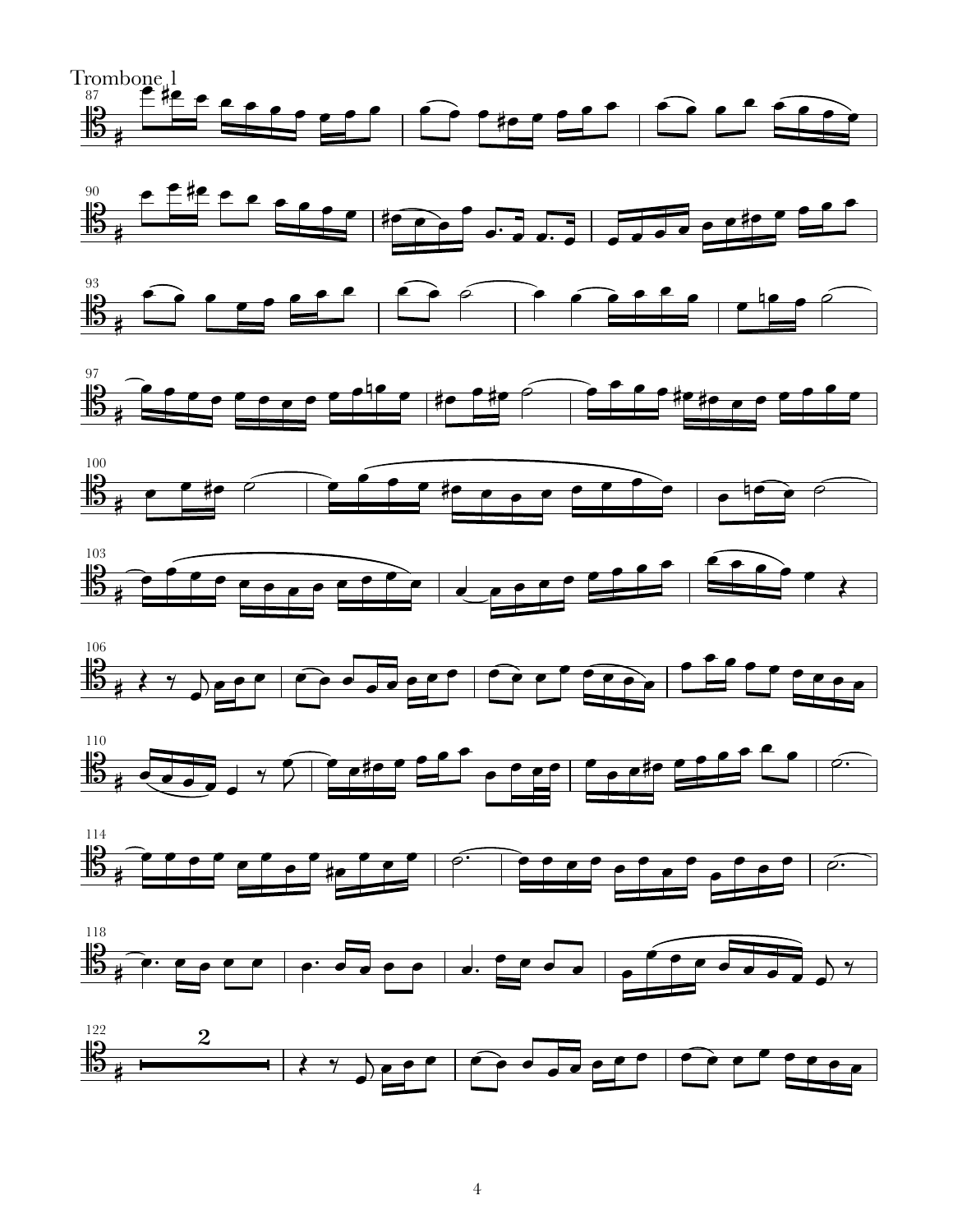![](_page_24_Figure_0.jpeg)

![](_page_24_Figure_1.jpeg)

![](_page_24_Figure_2.jpeg)

![](_page_24_Figure_3.jpeg)

![](_page_24_Figure_4.jpeg)

![](_page_24_Figure_5.jpeg)

![](_page_24_Figure_6.jpeg)

![](_page_24_Figure_7.jpeg)

![](_page_24_Figure_8.jpeg)

![](_page_24_Figure_9.jpeg)

![](_page_24_Figure_10.jpeg)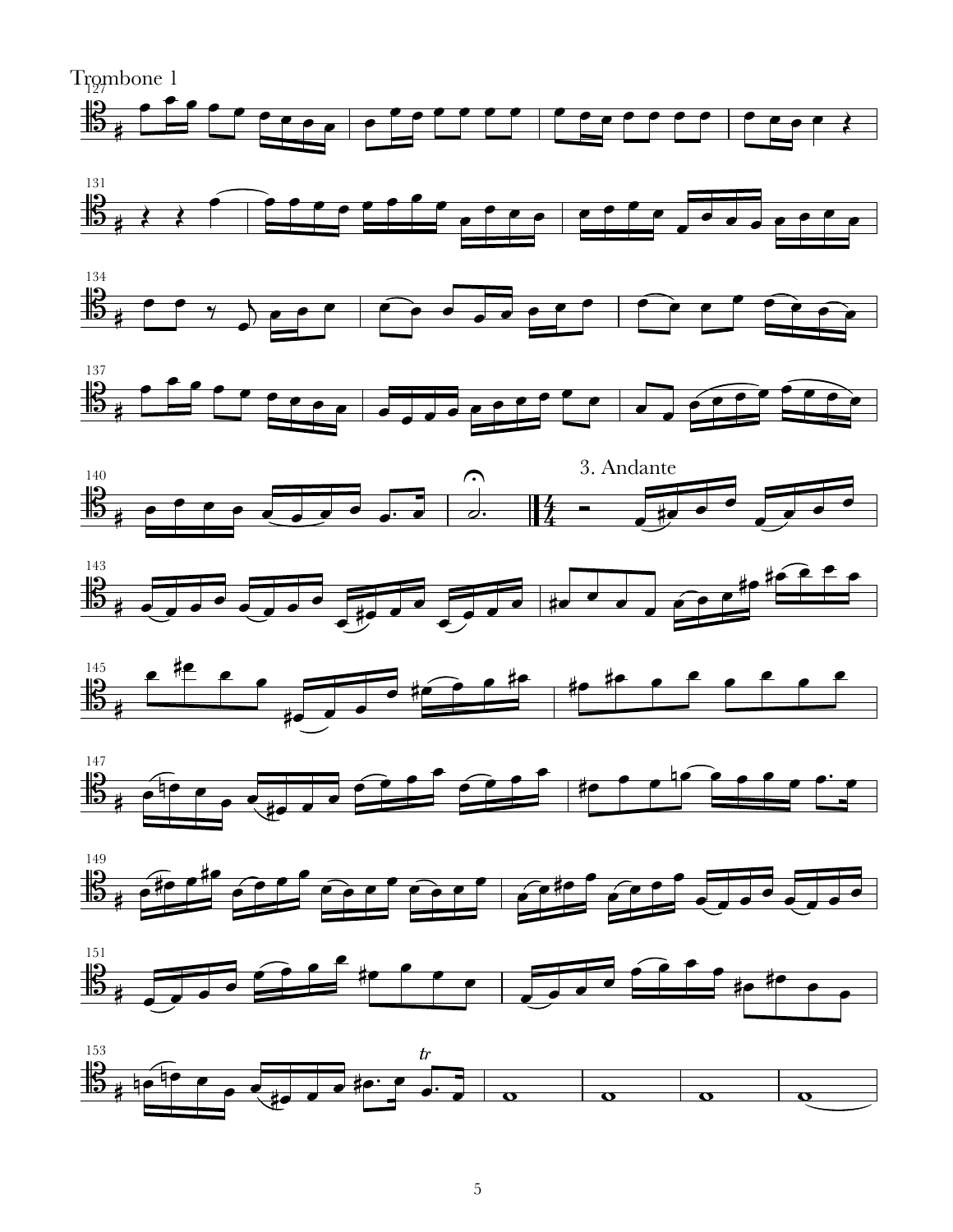![](_page_25_Figure_0.jpeg)

![](_page_25_Figure_1.jpeg)

![](_page_25_Figure_2.jpeg)

![](_page_25_Figure_3.jpeg)

![](_page_25_Figure_4.jpeg)

![](_page_25_Figure_5.jpeg)

![](_page_25_Figure_6.jpeg)

![](_page_25_Figure_7.jpeg)

![](_page_25_Figure_8.jpeg)

![](_page_25_Figure_9.jpeg)

![](_page_25_Figure_10.jpeg)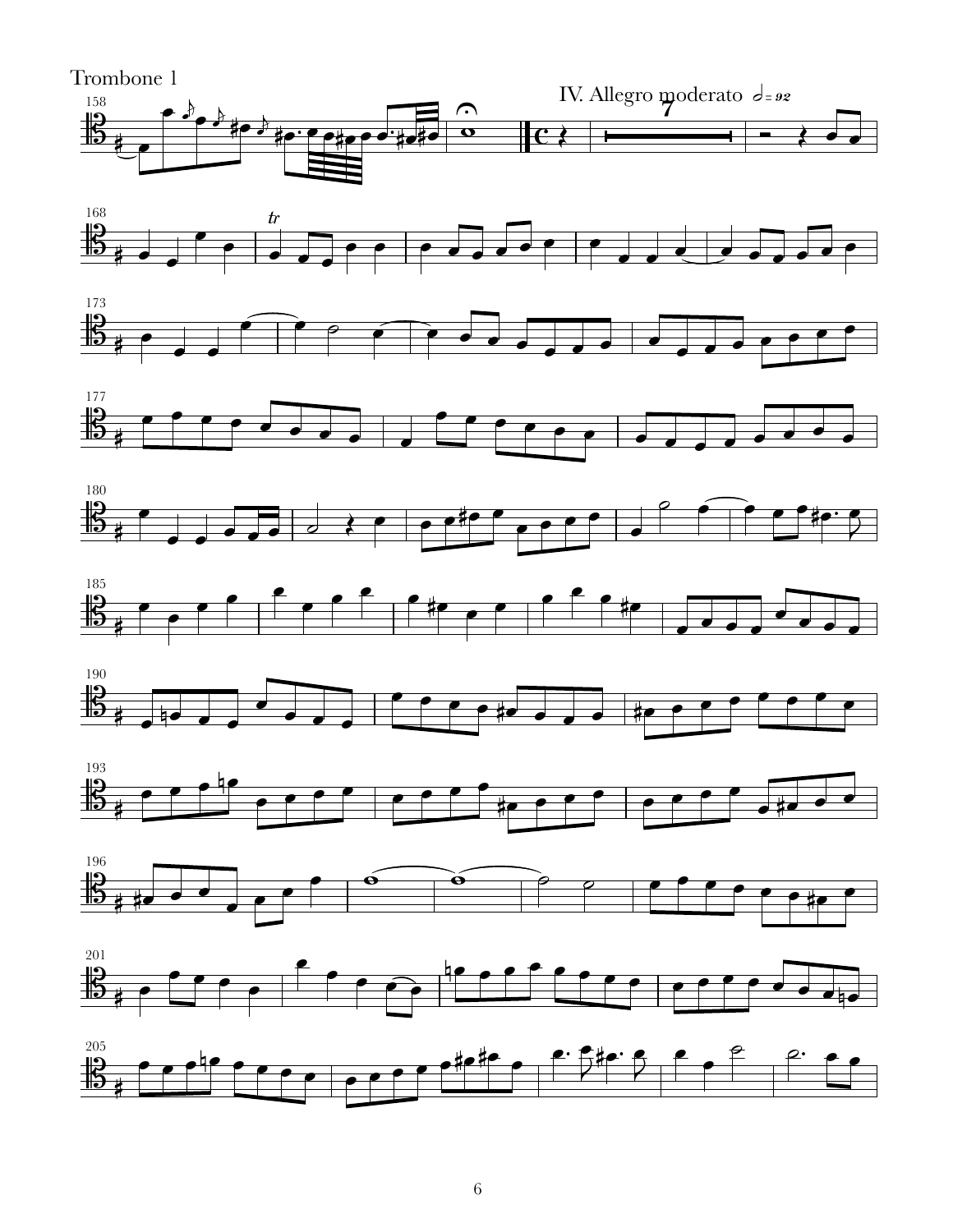![](_page_26_Figure_0.jpeg)

![](_page_26_Figure_1.jpeg)

![](_page_26_Figure_2.jpeg)

![](_page_26_Figure_3.jpeg)

![](_page_26_Figure_4.jpeg)

![](_page_26_Figure_5.jpeg)

![](_page_26_Figure_6.jpeg)

![](_page_26_Figure_7.jpeg)

![](_page_26_Figure_8.jpeg)

![](_page_26_Figure_9.jpeg)

![](_page_26_Figure_10.jpeg)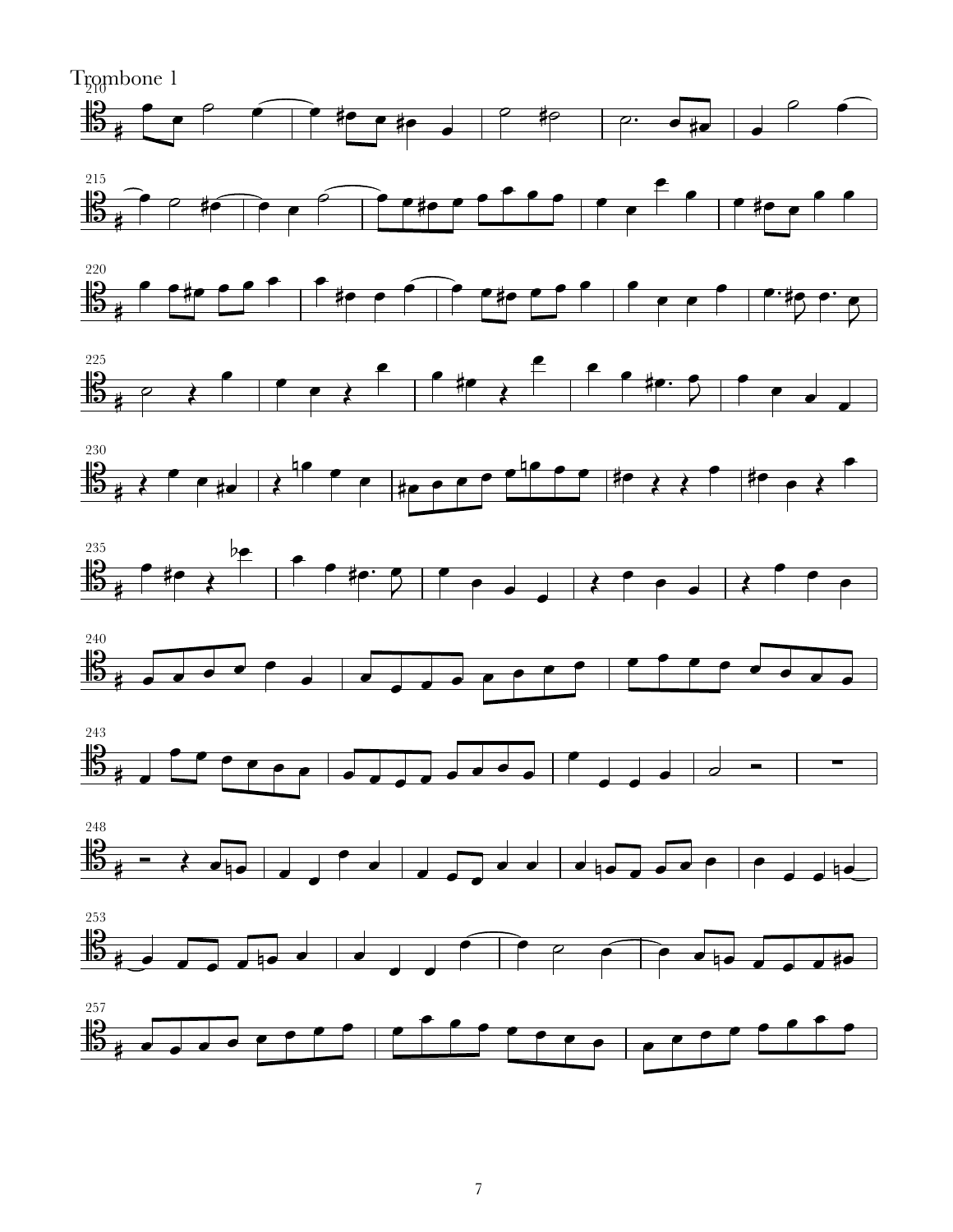![](_page_27_Figure_0.jpeg)

![](_page_27_Figure_1.jpeg)

![](_page_27_Figure_2.jpeg)

![](_page_27_Figure_3.jpeg)

![](_page_27_Figure_4.jpeg)

![](_page_27_Figure_5.jpeg)

![](_page_27_Figure_6.jpeg)

![](_page_27_Figure_7.jpeg)

![](_page_27_Figure_8.jpeg)

![](_page_27_Figure_9.jpeg)

![](_page_27_Figure_10.jpeg)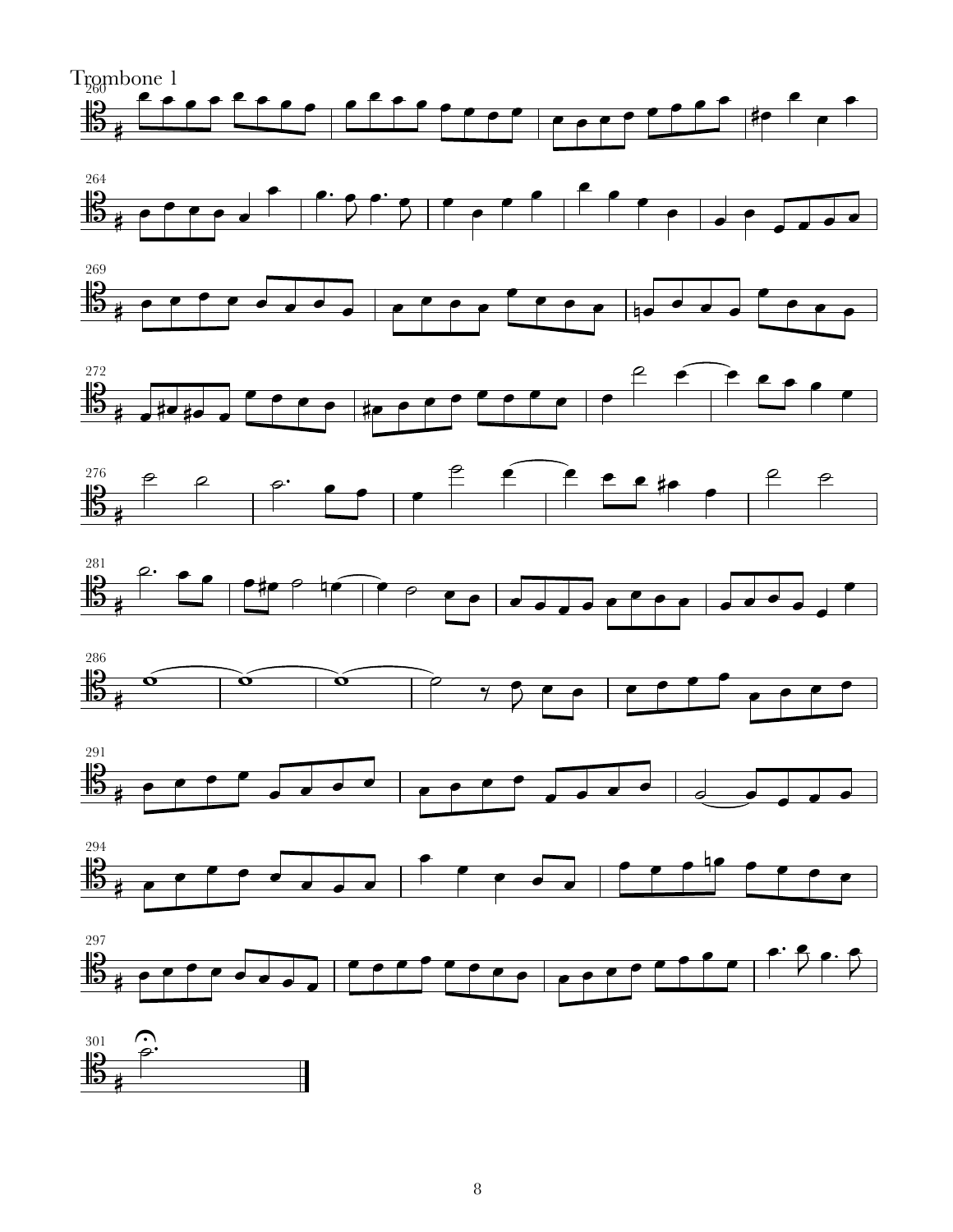Trombone 2

Sonata in G Major for Trombone Trio

J.S. Bach/ Haim Avitsur

![](_page_28_Figure_3.jpeg)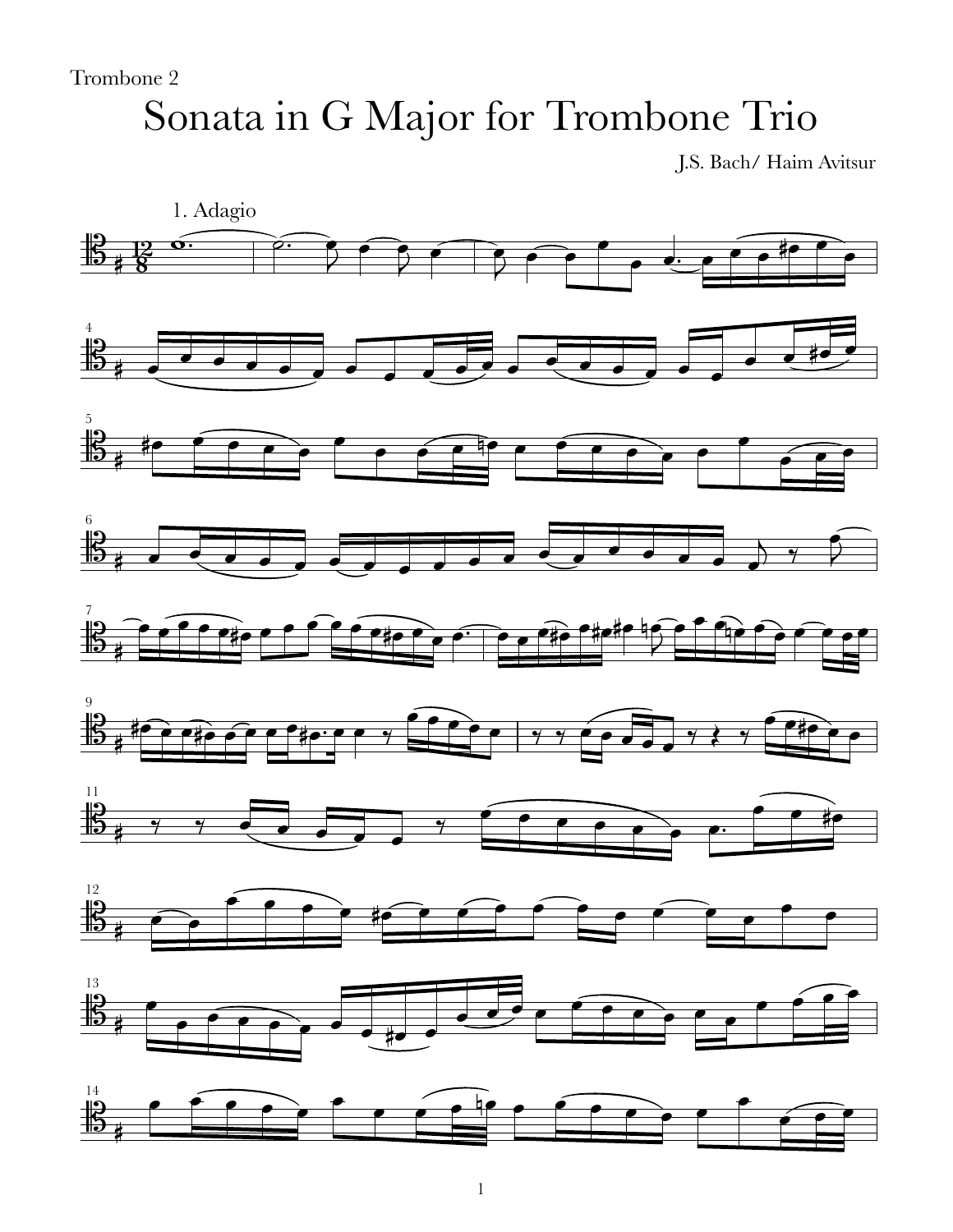![](_page_29_Figure_0.jpeg)

![](_page_29_Figure_1.jpeg)

![](_page_29_Figure_2.jpeg)

![](_page_29_Figure_3.jpeg)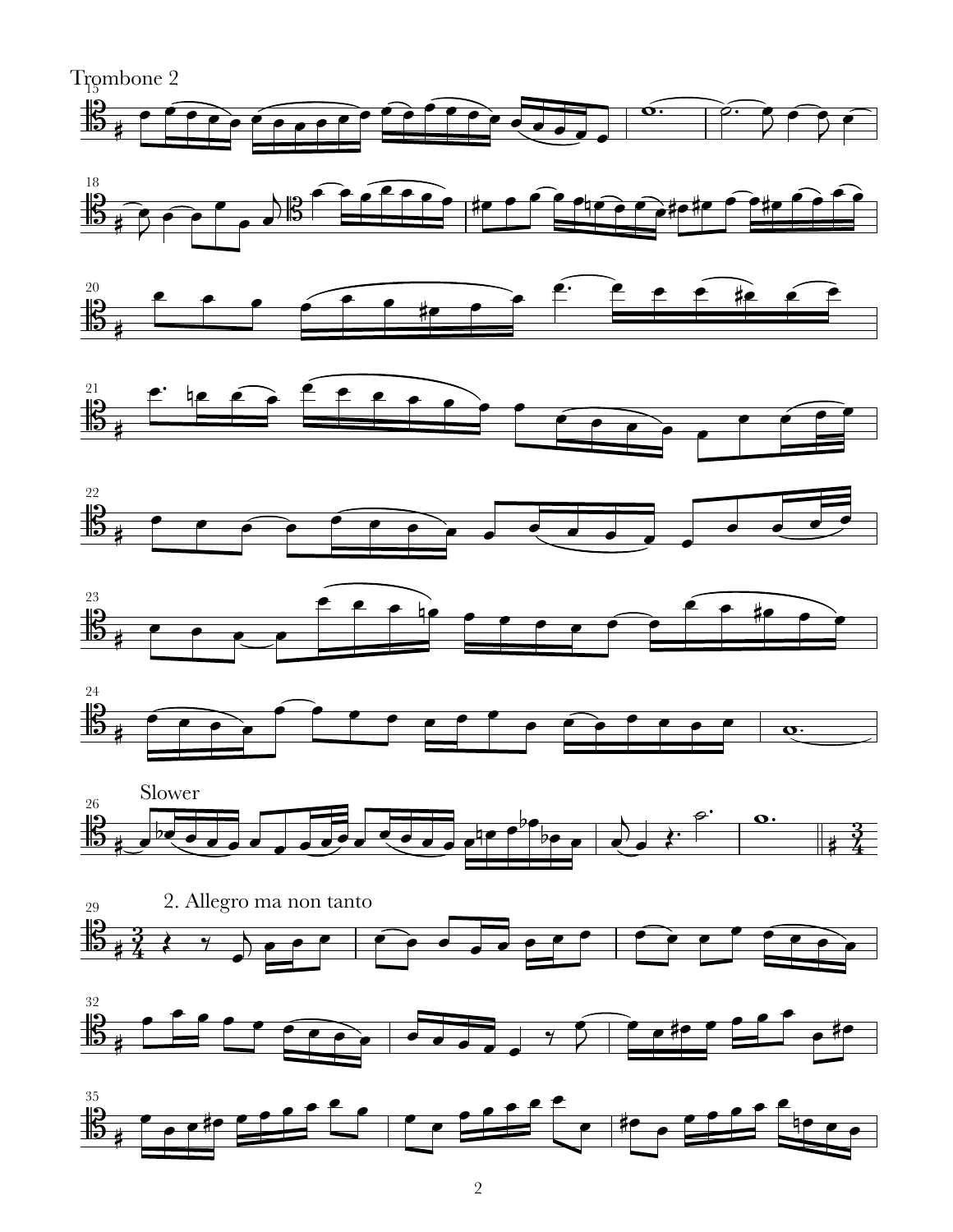![](_page_30_Figure_0.jpeg)

![](_page_30_Figure_1.jpeg)

![](_page_30_Figure_2.jpeg)

![](_page_30_Figure_3.jpeg)

![](_page_30_Figure_4.jpeg)

![](_page_30_Figure_5.jpeg)

![](_page_30_Figure_6.jpeg)

![](_page_30_Figure_7.jpeg)

![](_page_30_Figure_8.jpeg)

![](_page_30_Figure_9.jpeg)

![](_page_30_Figure_10.jpeg)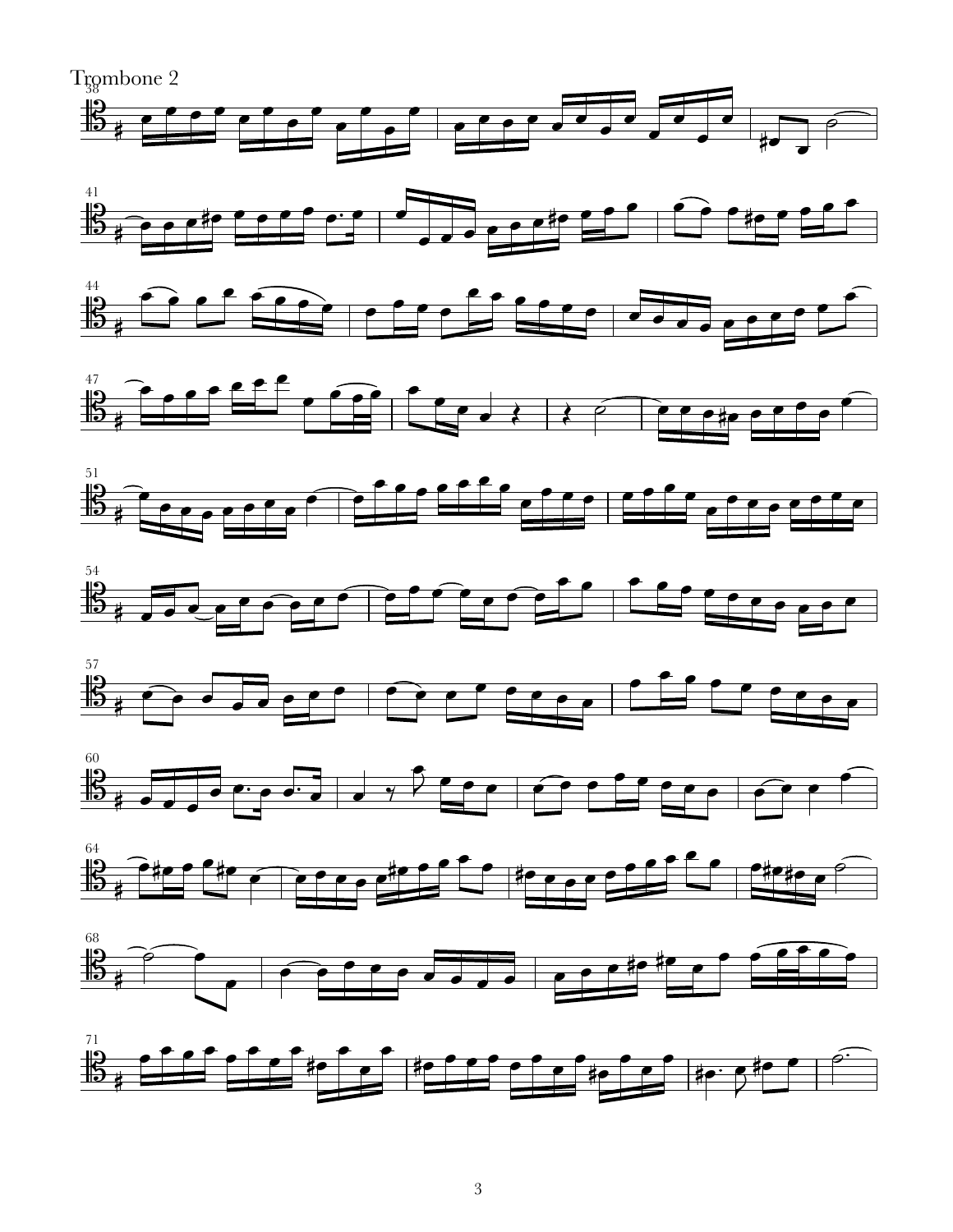![](_page_31_Figure_0.jpeg)

![](_page_31_Figure_1.jpeg)

![](_page_31_Figure_2.jpeg)

![](_page_31_Figure_3.jpeg)

![](_page_31_Figure_4.jpeg)

![](_page_31_Figure_5.jpeg)

![](_page_31_Figure_6.jpeg)

![](_page_31_Figure_7.jpeg)

![](_page_31_Figure_8.jpeg)

![](_page_31_Figure_9.jpeg)

![](_page_31_Figure_10.jpeg)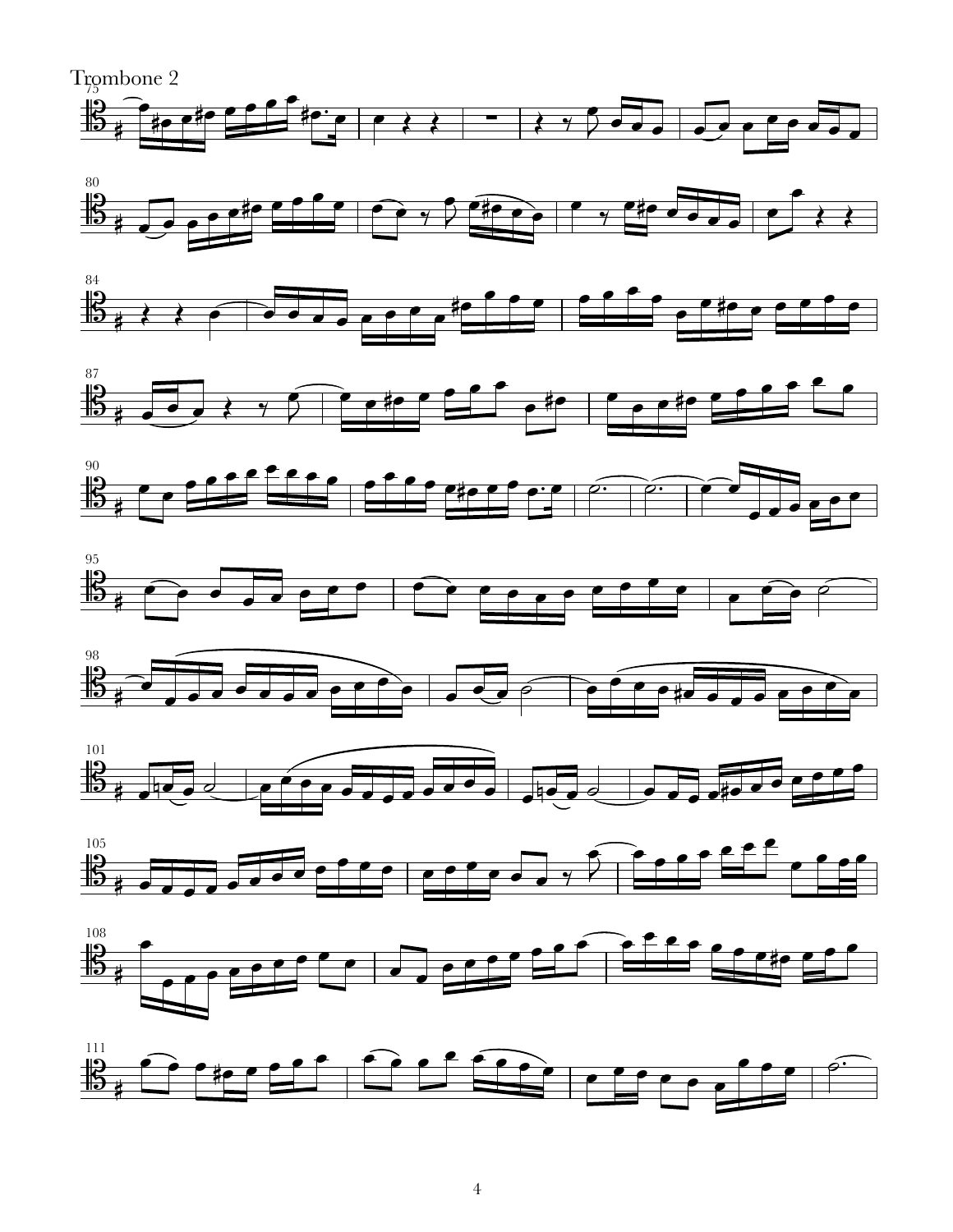![](_page_32_Figure_0.jpeg)

![](_page_32_Figure_1.jpeg)

![](_page_32_Figure_2.jpeg)

![](_page_32_Figure_3.jpeg)

![](_page_32_Figure_4.jpeg)

![](_page_32_Figure_5.jpeg)

![](_page_32_Figure_6.jpeg)

![](_page_32_Figure_7.jpeg)

![](_page_32_Figure_8.jpeg)

![](_page_32_Figure_9.jpeg)

![](_page_32_Figure_10.jpeg)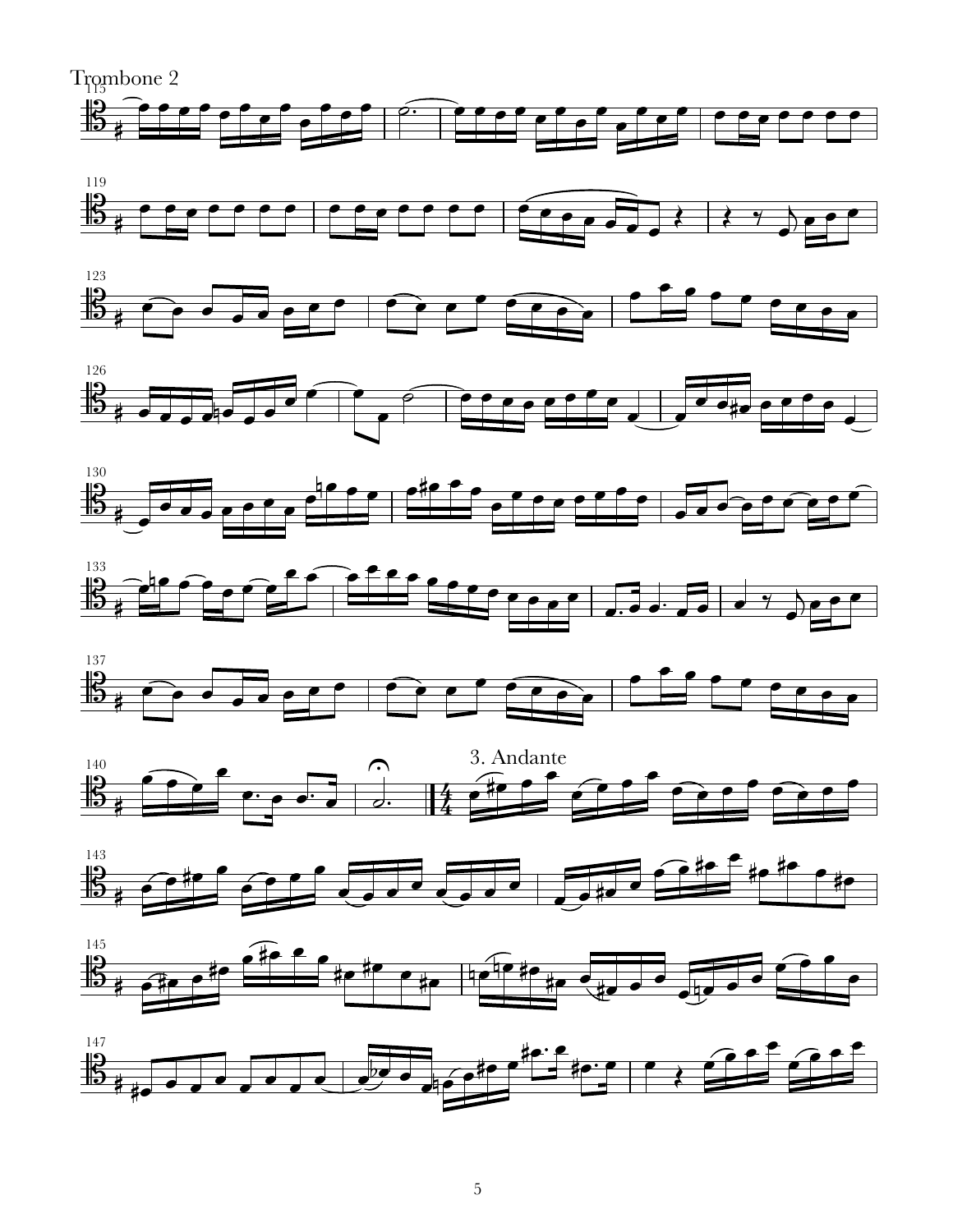![](_page_33_Figure_0.jpeg)

![](_page_33_Figure_1.jpeg)

![](_page_33_Figure_2.jpeg)

![](_page_33_Figure_3.jpeg)

![](_page_33_Figure_4.jpeg)

![](_page_33_Figure_5.jpeg)

![](_page_33_Figure_6.jpeg)

![](_page_33_Figure_7.jpeg)

![](_page_33_Figure_8.jpeg)

![](_page_33_Figure_9.jpeg)

![](_page_33_Figure_10.jpeg)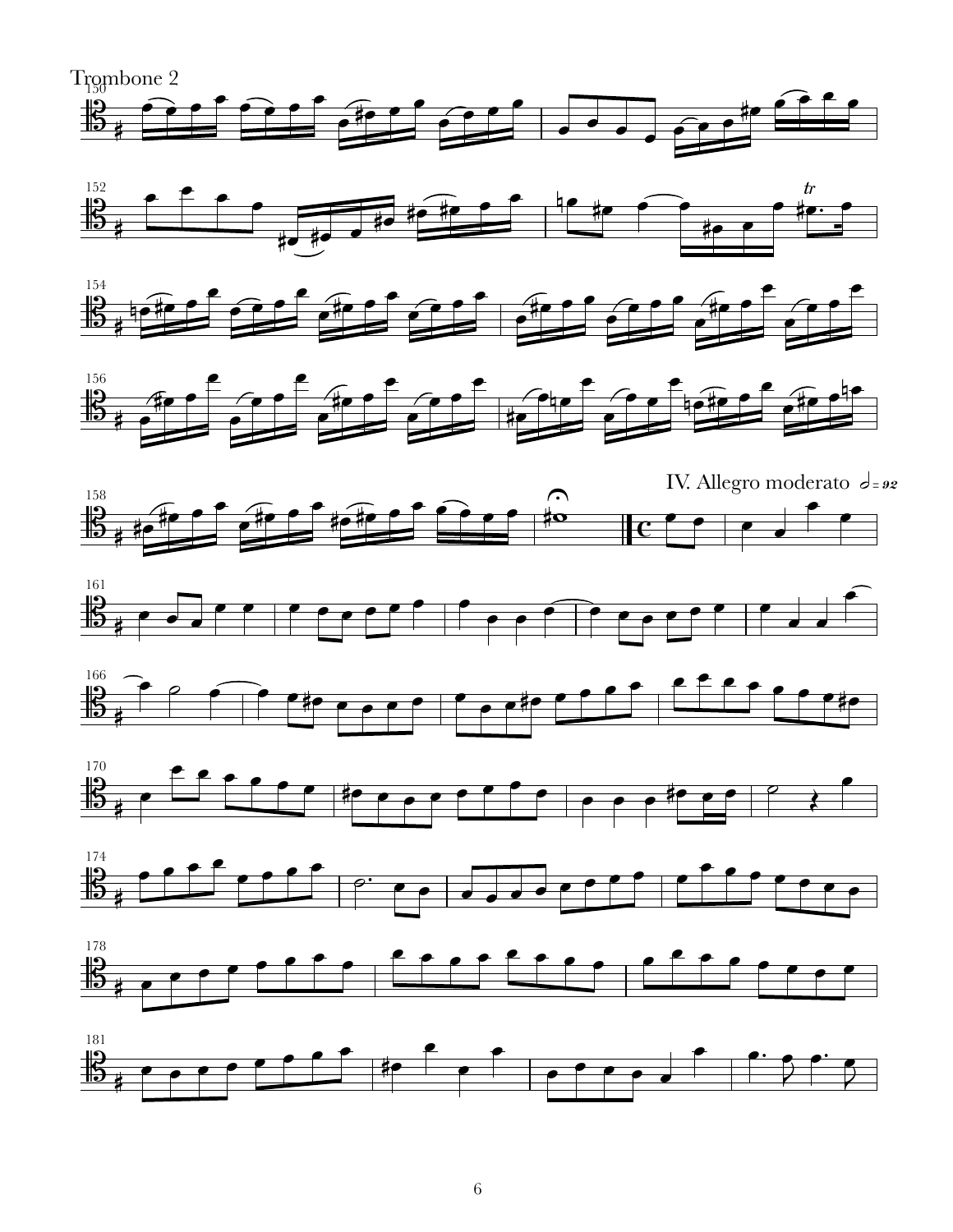![](_page_34_Figure_0.jpeg)

![](_page_34_Figure_1.jpeg)

![](_page_34_Figure_2.jpeg)

![](_page_34_Figure_3.jpeg)

![](_page_34_Figure_4.jpeg)

![](_page_34_Figure_5.jpeg)

![](_page_34_Figure_6.jpeg)

![](_page_34_Figure_7.jpeg)

![](_page_34_Figure_8.jpeg)

![](_page_34_Figure_9.jpeg)

![](_page_34_Figure_10.jpeg)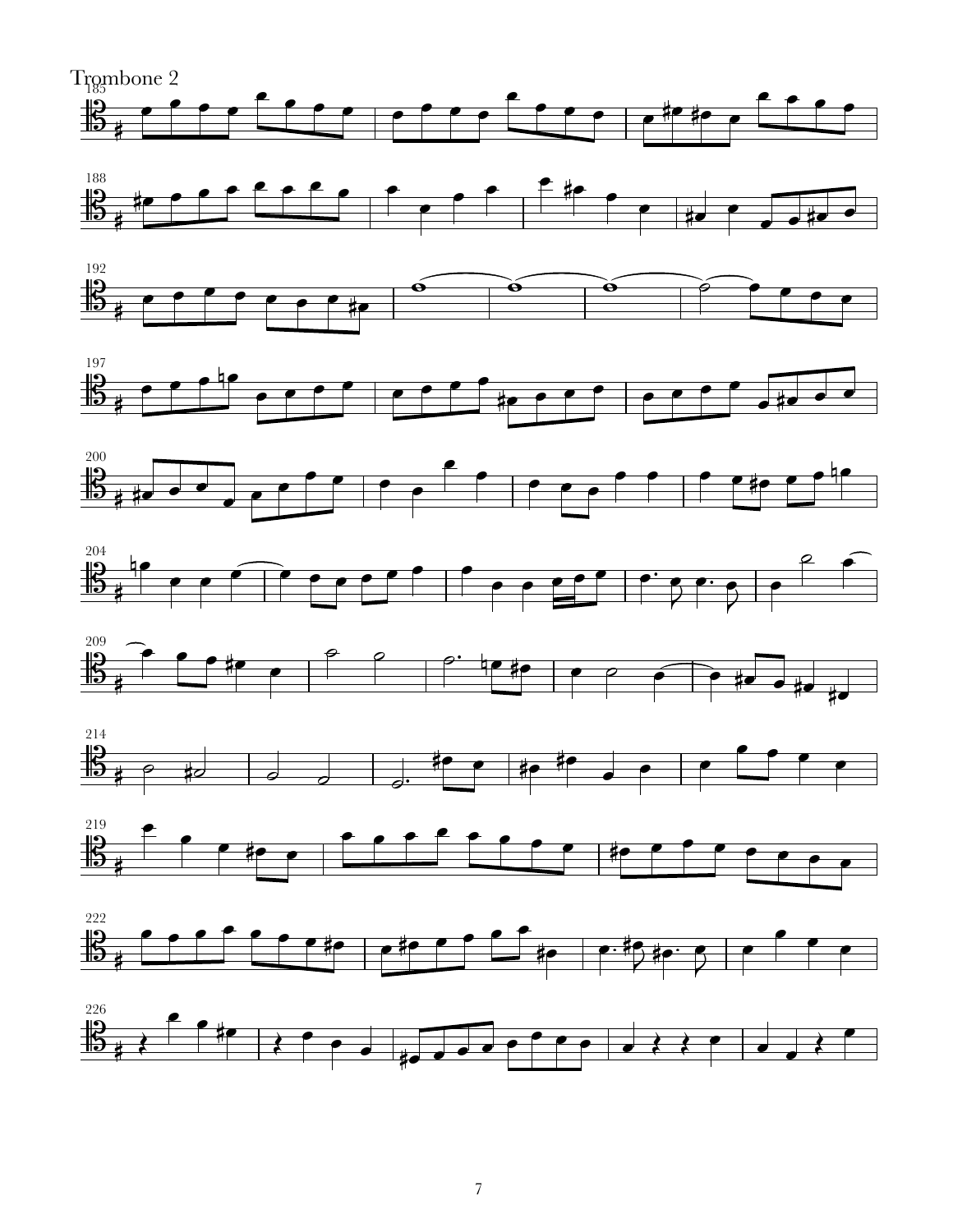![](_page_35_Figure_0.jpeg)

![](_page_35_Figure_1.jpeg)

![](_page_35_Figure_2.jpeg)

![](_page_35_Figure_3.jpeg)

![](_page_35_Figure_4.jpeg)

![](_page_35_Figure_5.jpeg)

![](_page_35_Figure_6.jpeg)

![](_page_35_Figure_7.jpeg)

![](_page_35_Figure_8.jpeg)

![](_page_35_Figure_9.jpeg)

![](_page_35_Figure_10.jpeg)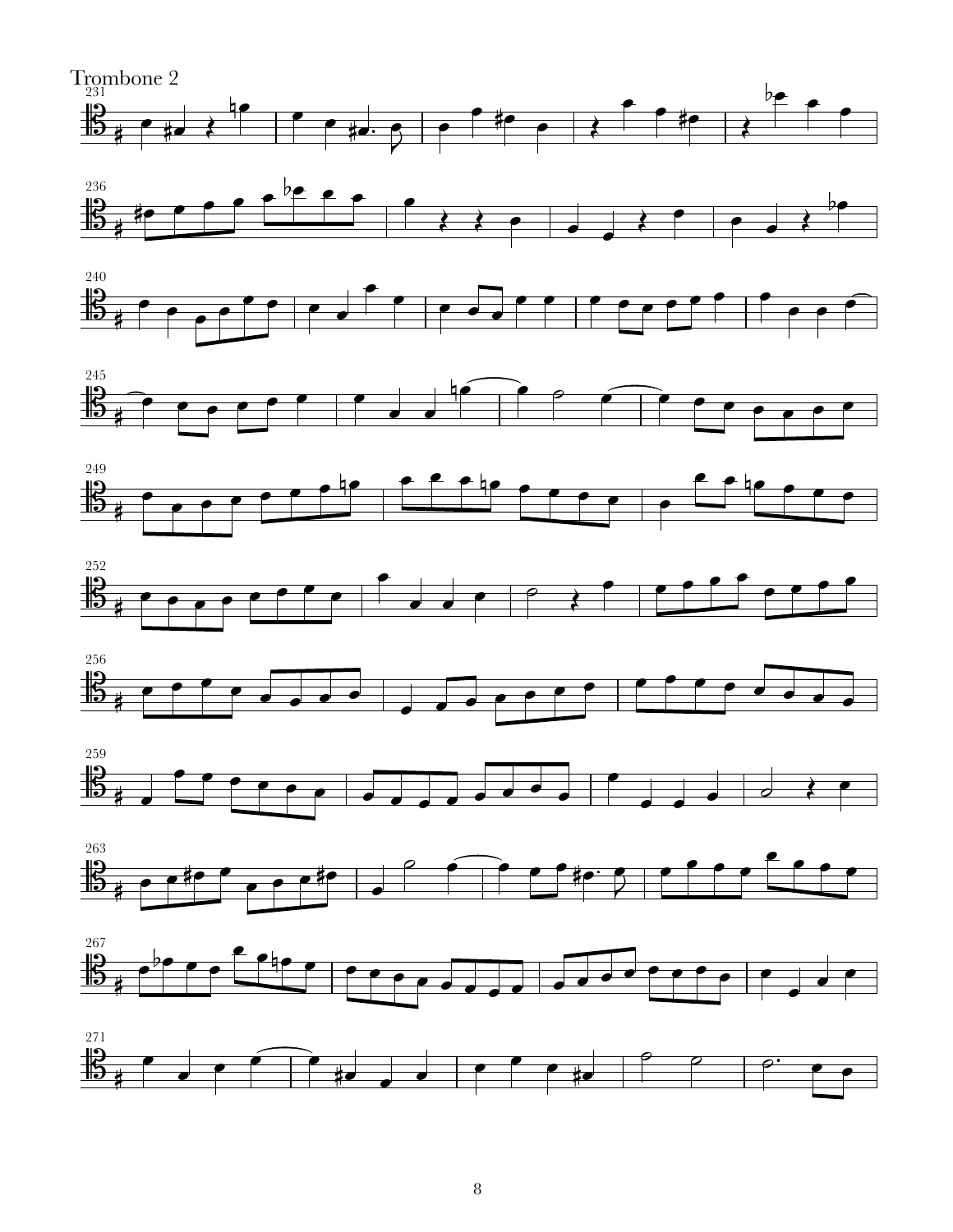![](_page_36_Figure_0.jpeg)

![](_page_36_Figure_1.jpeg)

![](_page_36_Figure_2.jpeg)

![](_page_36_Figure_3.jpeg)

![](_page_36_Figure_4.jpeg)

![](_page_36_Figure_5.jpeg)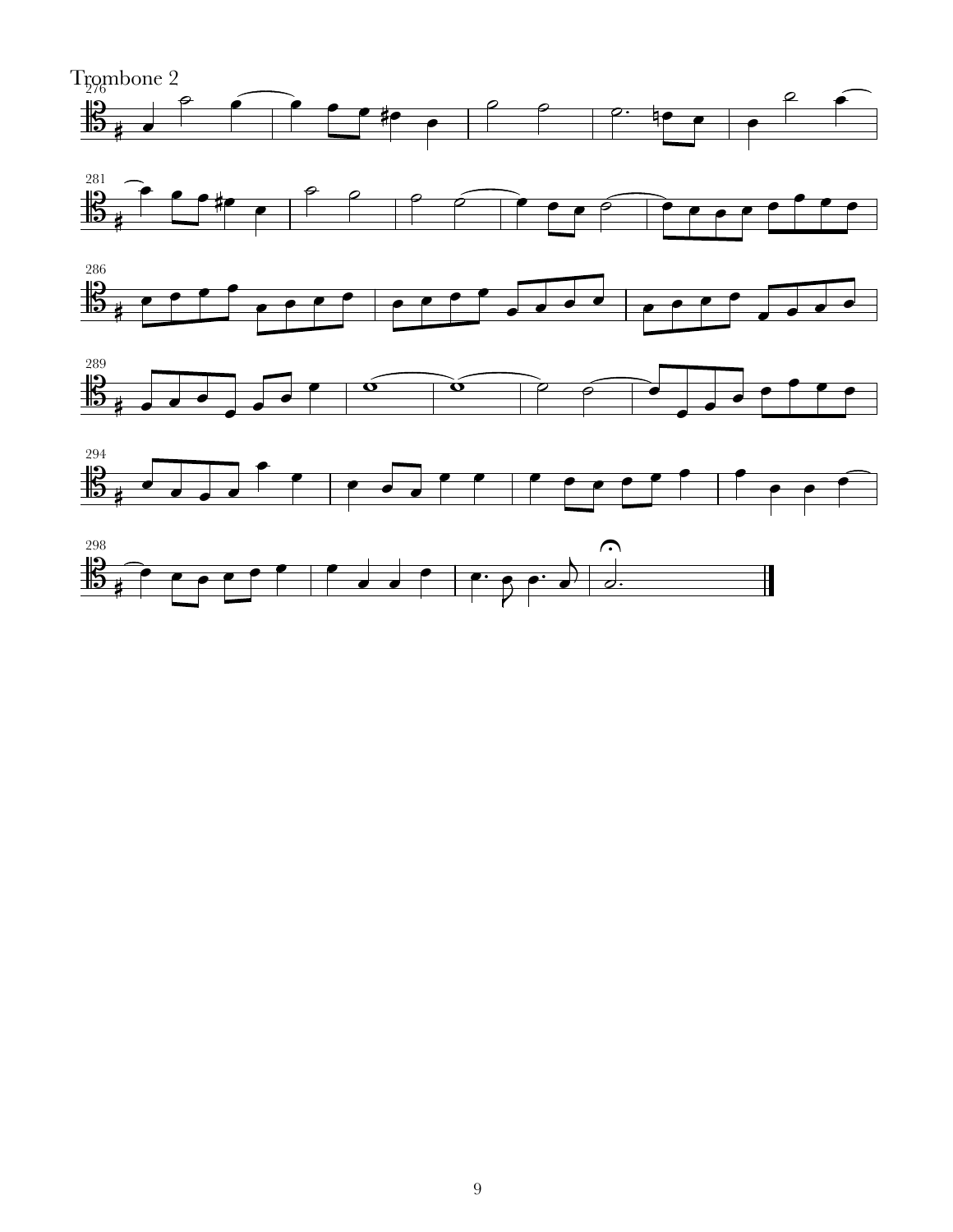**Bass Trombone** 

## Sonata in G Major for Trombone Trio

J.S. Bach/ Haim Avitsur

![](_page_37_Figure_3.jpeg)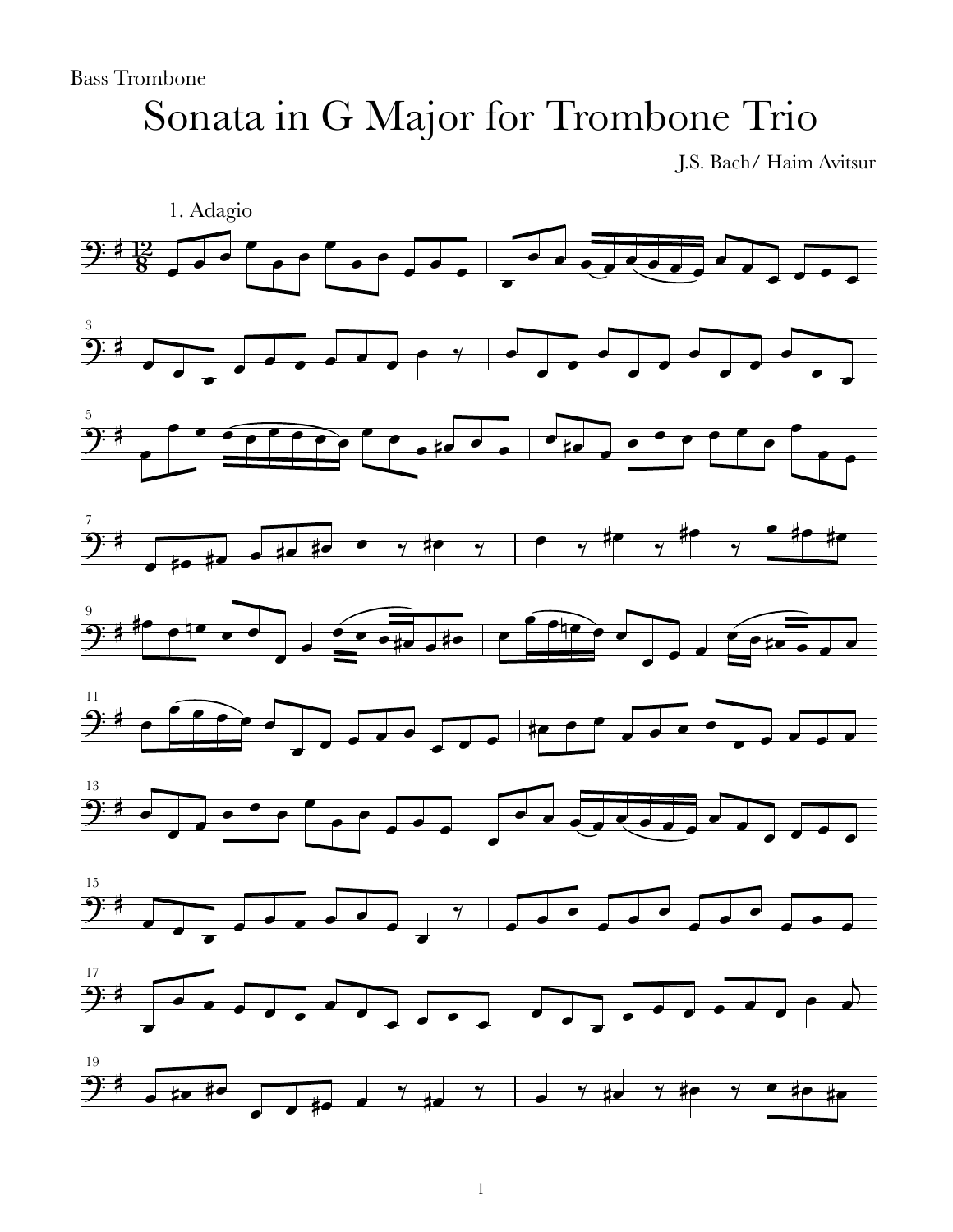![](_page_38_Figure_0.jpeg)

![](_page_38_Figure_1.jpeg)

![](_page_38_Figure_2.jpeg)

![](_page_38_Figure_3.jpeg)

![](_page_38_Figure_4.jpeg)

![](_page_38_Figure_5.jpeg)

![](_page_38_Figure_6.jpeg)

![](_page_38_Figure_7.jpeg)

![](_page_38_Figure_8.jpeg)

![](_page_38_Figure_9.jpeg)

![](_page_38_Figure_10.jpeg)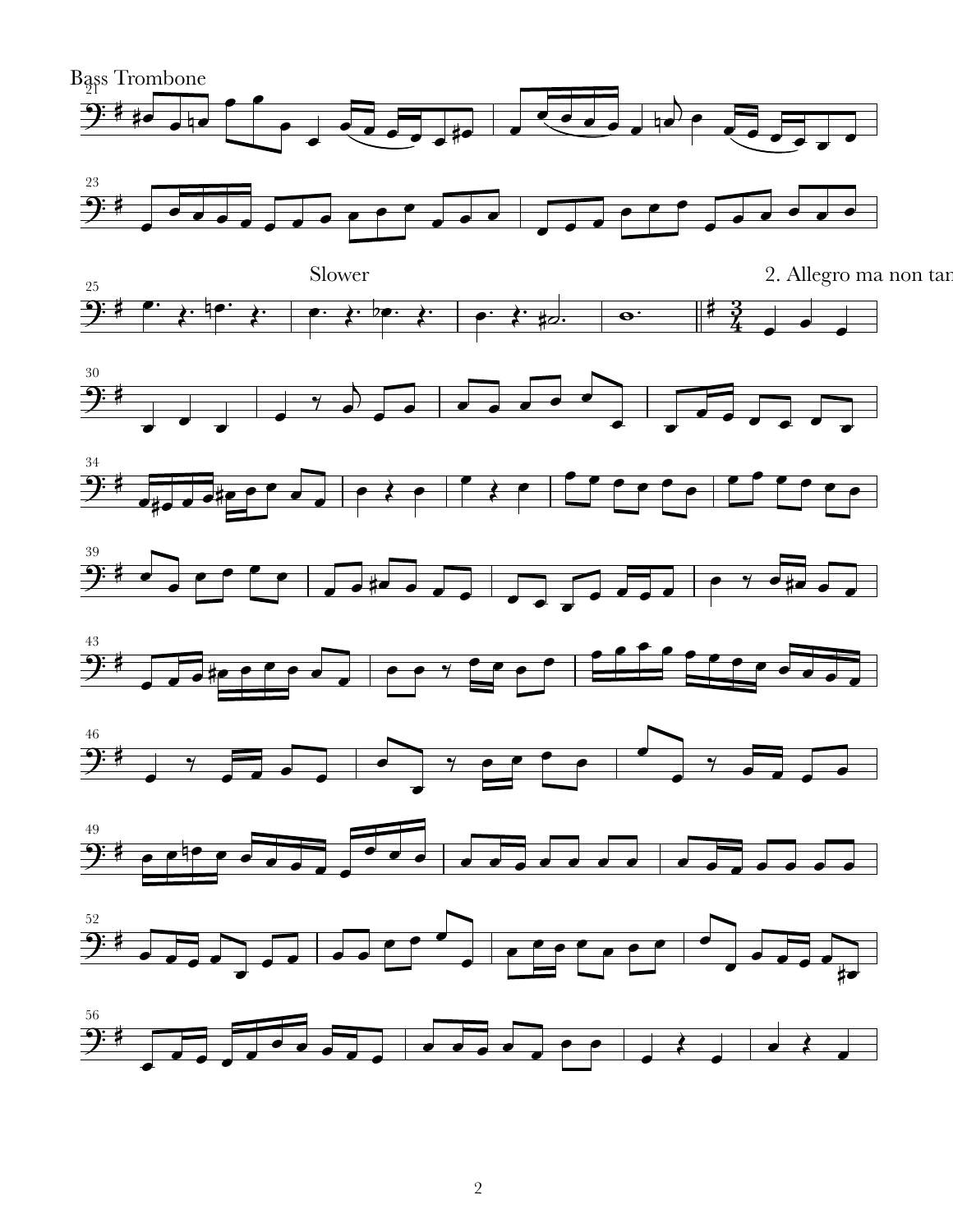![](_page_39_Figure_0.jpeg)

![](_page_39_Figure_1.jpeg)

![](_page_39_Figure_2.jpeg)

![](_page_39_Figure_3.jpeg)

![](_page_39_Figure_4.jpeg)

![](_page_39_Figure_5.jpeg)

![](_page_39_Figure_6.jpeg)

![](_page_39_Figure_7.jpeg)

![](_page_39_Figure_8.jpeg)

![](_page_39_Figure_9.jpeg)

![](_page_39_Figure_10.jpeg)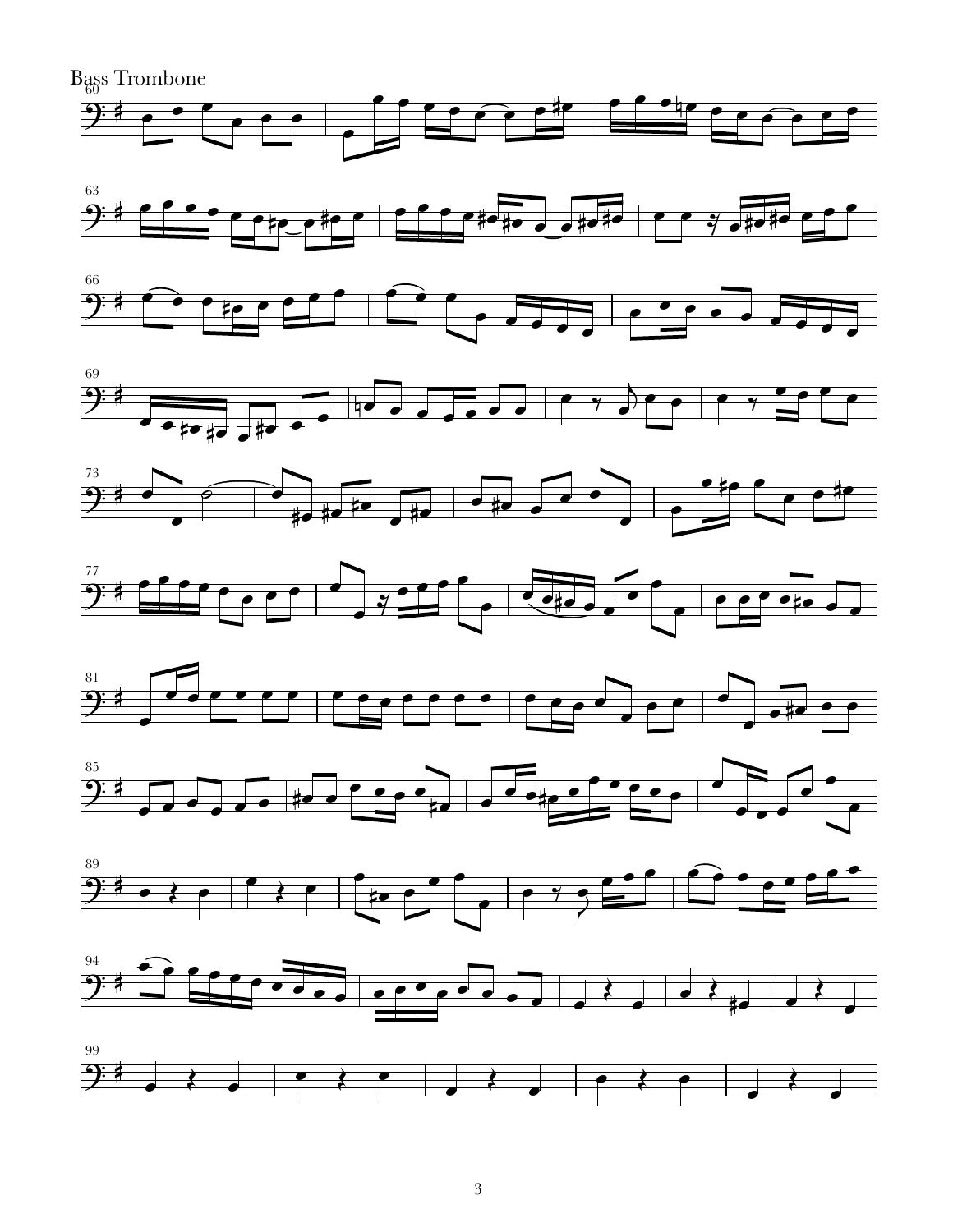![](_page_40_Figure_0.jpeg)

![](_page_40_Figure_1.jpeg)

![](_page_40_Figure_2.jpeg)

![](_page_40_Figure_3.jpeg)

![](_page_40_Figure_4.jpeg)

![](_page_40_Figure_5.jpeg)

![](_page_40_Figure_6.jpeg)

![](_page_40_Figure_7.jpeg)

![](_page_40_Figure_8.jpeg)

![](_page_40_Figure_9.jpeg)

![](_page_40_Figure_10.jpeg)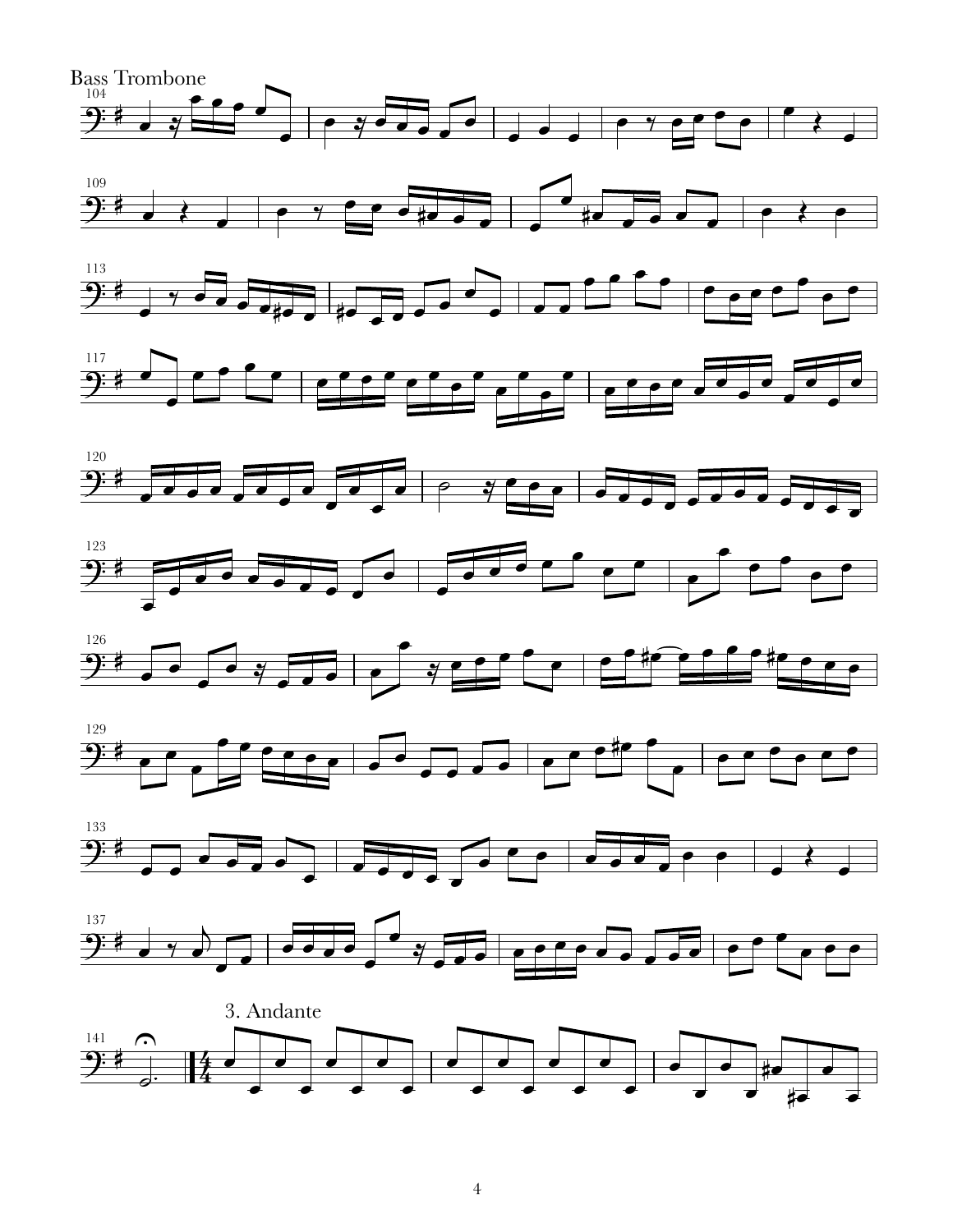![](_page_41_Figure_0.jpeg)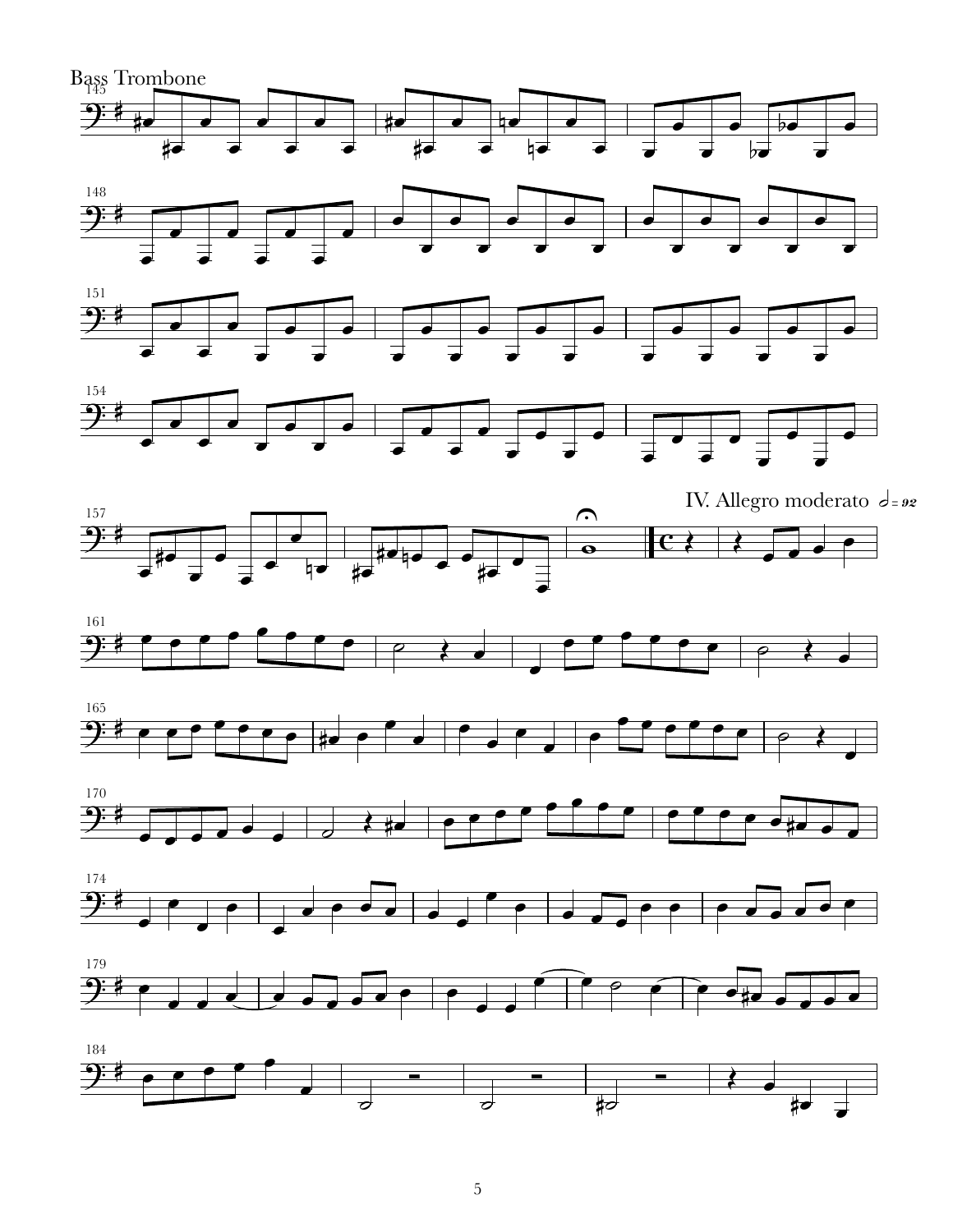![](_page_42_Figure_0.jpeg)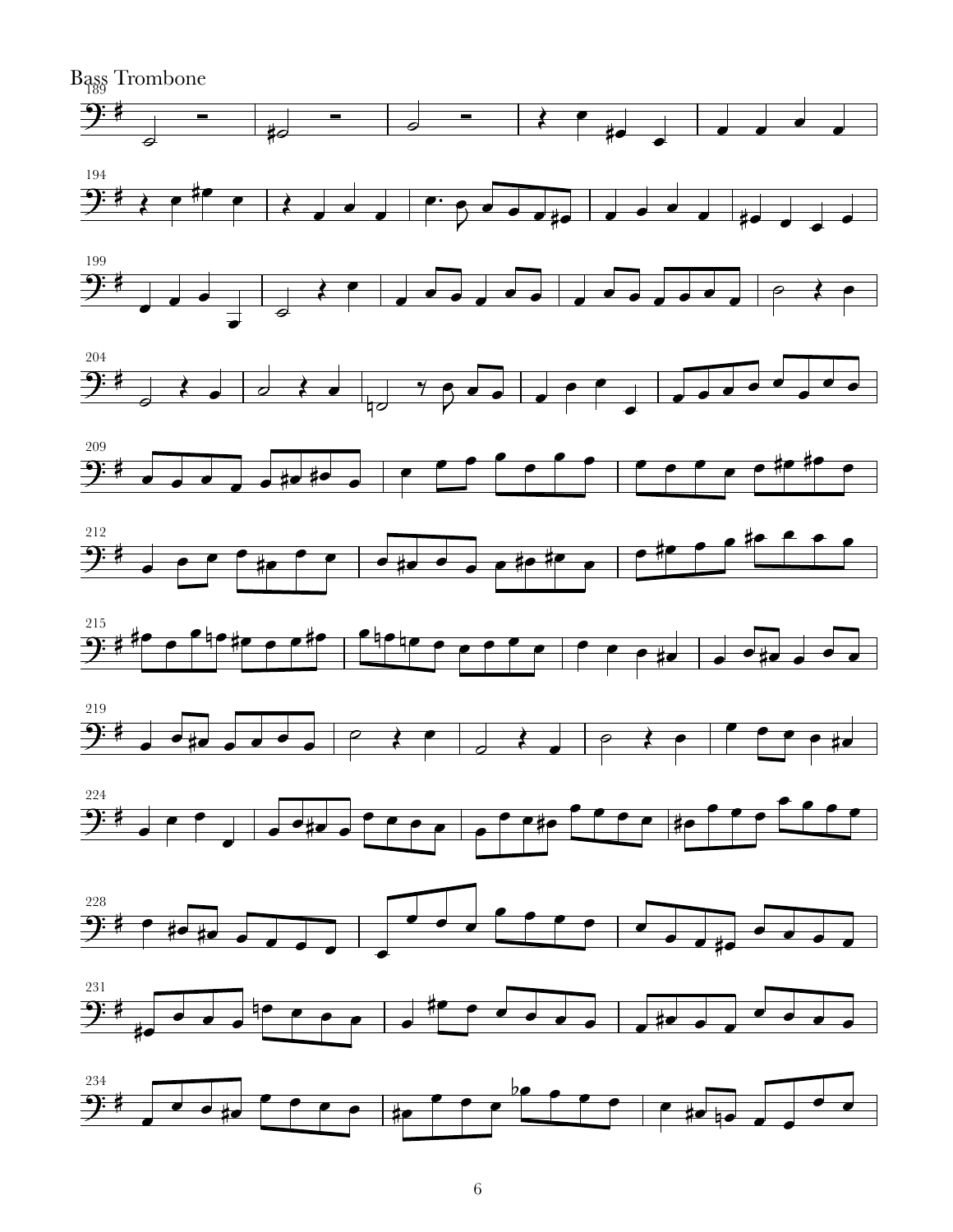![](_page_43_Figure_0.jpeg)

![](_page_43_Figure_1.jpeg)